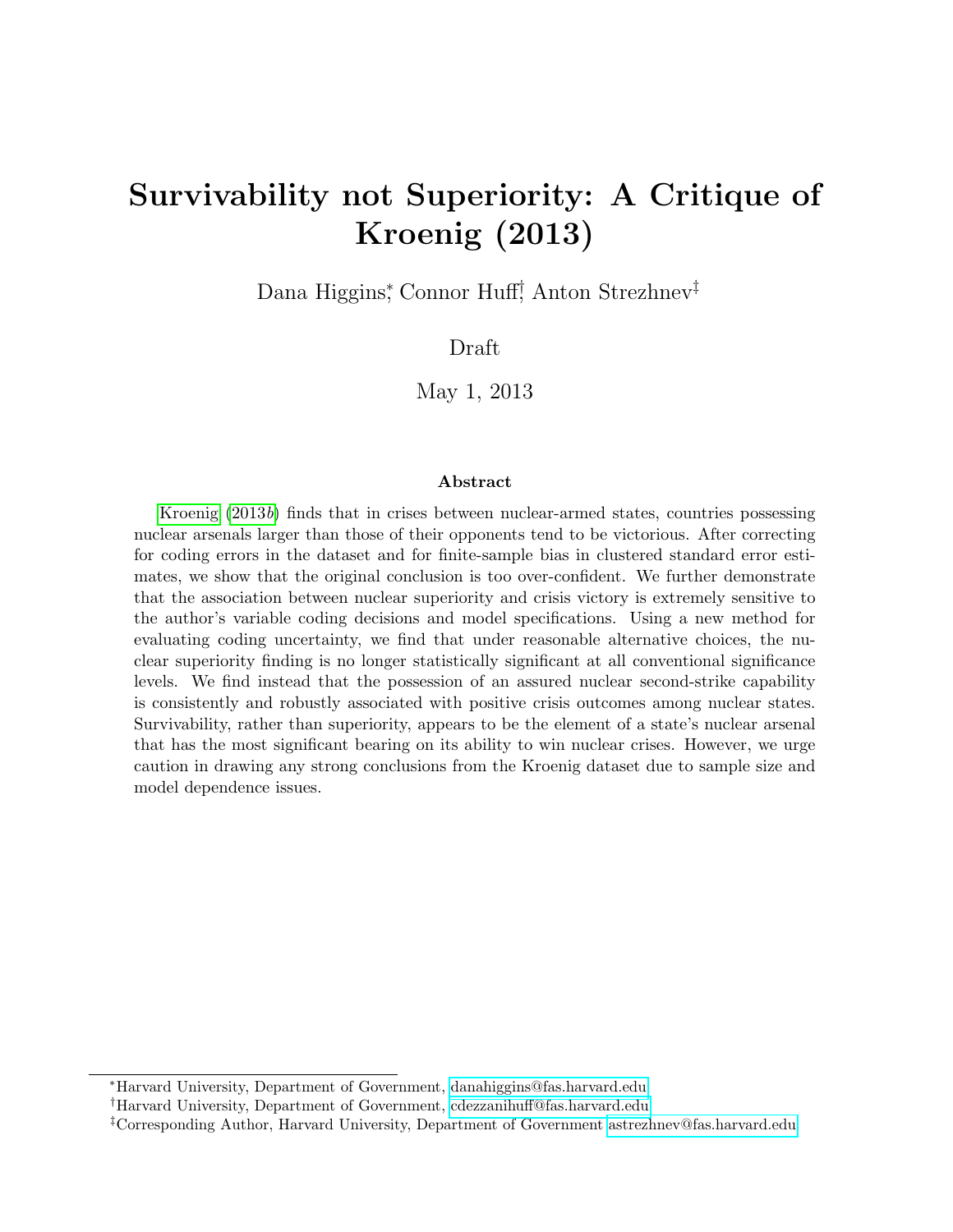### 1 Introduction

Does nuclear superiority influence the outcomes of international crises between nuclear tates? That is, does the relative size of a state's nuclear arsenal provide it with greater resolve in inter-state contests. Over the years the factors that shape these crises has been the subject of intense scholarly debate. This debate was recently reinvigorated by a pair of articles published in the January 2013 issue of International Organization. [Kroenig](#page-24-0) [\(2013](#page-24-0)b) finds that nuclear states possessing superior arsenals are more likely to win international crises while [Sechser & Fuhrmann](#page-25-0) [\(2013](#page-25-0)b) finds that nuclear superiority does not make states more likely to successful make compellent threats. This paper replicates [Kroenig](#page-24-0)  $(2013b)$  $(2013b)$  and tests the sensitivity of the original findings.

Kroenig models crises between two nuclear-armed states as competitions in risk taking, where states unwilling to concede the bargaining contest risk the possibility of escalation to nuclear exchange. Because nuclear superior states are assumed to be more likely to win in a nuclear exchange, they face fewer costs in the event of escalation, are more willing to run the risk of conflict, and are therefore more likely to succeed in disputes with other nuclear states. Kroenig tests this hypothesis on a dataset of 26 dyadic disputes during the period 1946 − 2001. Using a probit regression model to control for potential confounding covariates that would also affect a state's crisis resolve or correlate with nuclear superiority (i.e. conventional superiority, second strike capability, crisis stakes), the article suggests that nuclear superiority has a positive and statistically significant effect on the probability of crisis victory.

In this paper we find that the finding in Kroenig is extremely unrobust and does not hold under reasonable alternative modeling and coding decisions.<sup>[1](#page-1-0)</sup> The original findings substantially understate estimation uncertainty and inferences about nuclear superiority are extremely dependent on both variable coding decisions and parametric model choice. We do not find sufficient evidence to support an association between nuclear superiority and nuclear bargaining outcomes. Instead, we find that possession of an assured second strike capability is consistently and significantly associated with crisis victory. While we are cautious to note that it is very difficult to draw any strong conclusions from such a small dataset, the evidence demonstrates that survivability

<span id="page-1-0"></span><sup>&</sup>lt;sup>1</sup>Note that our paper does not directly critique the game-theoretic model proposed in the original paper. Rather, we demonstrate how it is extremely difficult (if not impossible) to make inferences based on the available data because nuclear crises are such rare events characterized by high levels of uncertainty. Indeed, our tentative finding that possession of a survivable rather than a superior arsenal follows from a variation of the Kroenig model.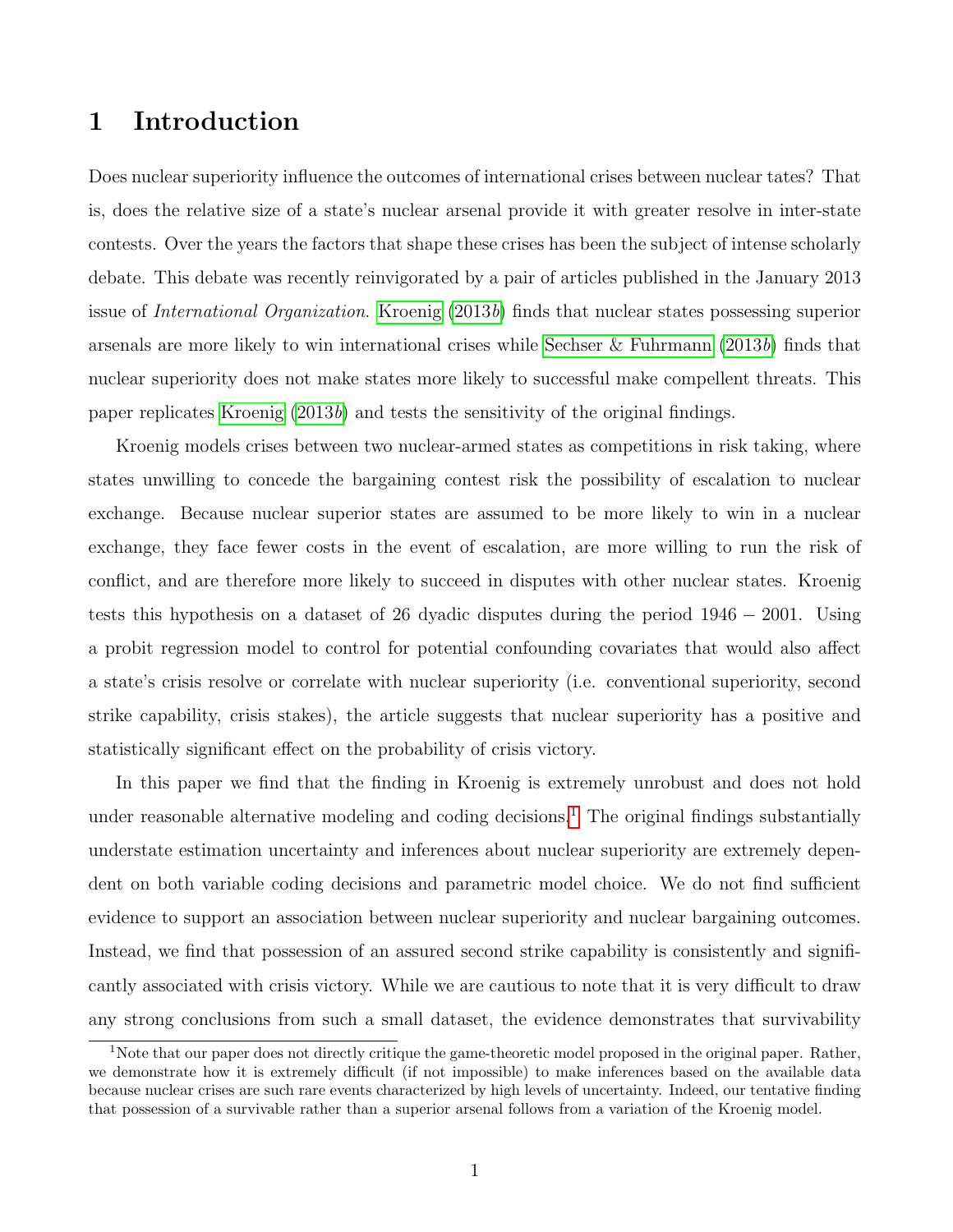rather than superiority is the component of nuclear posture that has the most consistent impact on crisis victory.

Our paper is structured as follows. Section two demonstrates that the core conclusion of [Kroenig](#page-24-0) [\(2013](#page-24-0)b) no longer holds once we correctly compute uncertainty in the estimated effect of nuclear superiority. We find that nuclear superiority is no longer significant at the 5% level without making a single alternation to any of the substantive coding decisions made in the original paper. Sections three and four discuss a number of questionable variable coding decisions used in the Kroenig dataset and propose several revisions. Using a novel simulation method we show that only a minimal level of confidence in our revisions is necessary to further reject the conclusion that nuclear superiority affects victory at lower significance levels. Section five demonstrates that the original finding is also highly dependent on arbitrary modeling assumptions. Because the nuclear superior and inferior cases rarely overlap on relevant covariates, inferences are heavily dependent on the chosen parametric model. Section six demonstrates our finding that the possession of an assured second strike capability is consistently and significantly associated with crisis victory and illustrates its robustness across multiple specifications. We conclude by discussing the implications of our results for debates over nuclear force posture.

#### 2 Correcting original standard error estimates

The Kroenig dataset contains observations at the directed-dyad level. That is, each pairing of countries involved in a nuclear crisis is included in the dataset twice. In each case, the independent variables, i.e. nuclear superiority, are measured for one of the two sides of the dyad. While this approach is a common practice for time-series cross-sectional studies of international interactions where independent variables are measured at the state level, it leads to model misspecification [\(Hoff & Ward 2004,](#page-24-1) [Gartzke & Gleditsch 2008\)](#page-23-0). Contrary to standard regression assumption of independence, the outcome of one directed-dyad observation is strongly correlated with the outcome of its converse. For example, if the United States achieves victory over the USSR in one crisis, by definition the USSR does not defeat the United States. [Sechser & Fuhrmann](#page-25-1) [\(2013](#page-25-1)a) correctly notes that, absent correction, violation of the independence assumption will lead to downwardly biased standard errors. Failing to account for this dependence effectively inflates the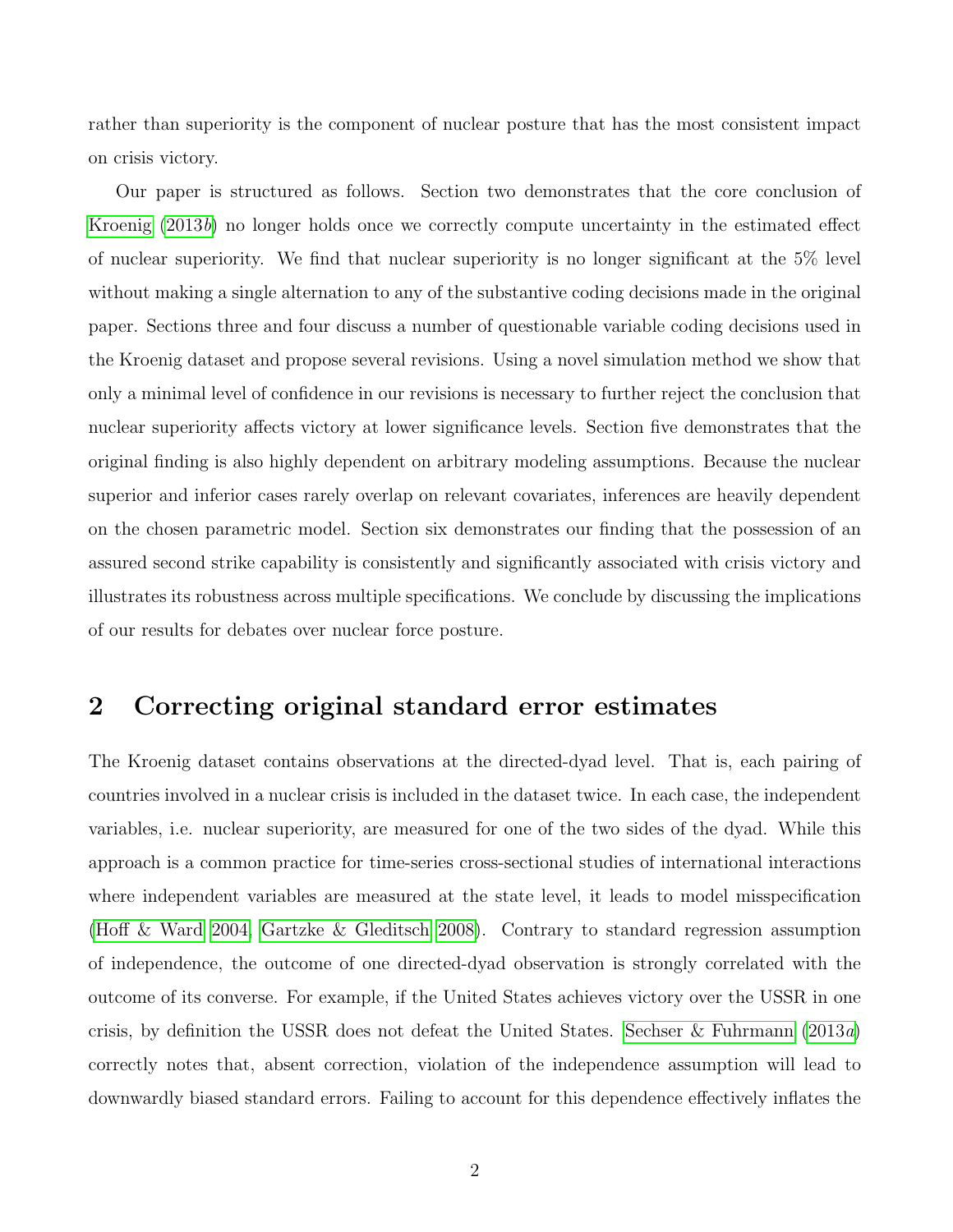"true" number of observations in the data.

Kroenig estimates and reports cluster-robust standard errors (CRSE) in order to account for dependence between directed-dyads. CRSEs are a class of "robust" variance estimators for regression coefficients that are consistent and unbiased even in the presence of heteroskedasticity and intra-cluster correlation.<sup>[2](#page-3-0)</sup> In Kroenig, each cluster consists of pair of directed-dyad observations for a given cluster-dyad. So while the dataset consists of 52 reported observations, those observations are grouped into a total of 26 clusters.

We replicate [Kroenig](#page-24-0)  $(2013b)$  $(2013b)$  and find, as does [Sechser & Fuhrmann](#page-25-1)  $(2013a)$ , that the clustered standard errors reported in the original paper's regressions are significantly underestimated due to an improperly coded cluster identifier. The corrupted variable only identifies 17 clusters rather than the correct 26. After recoding the cluster ID variable and re-estimating the fully specified model (Model 2), we obtain a standard error on the coefficient for nuclear superiority that is around  $43\%$  $43\%$  $43\%$  larger than reported.<sup>3</sup> With this correction alone, the effect of nuclear superiority remains statistically significant, but only at the 5% level.

However, even these standard error estimates are likely to be too small. Cluster-robust standard errors are consistent and unbiased as the number of clusters goes to infinity. In small samples, with very few clusters, the estimator will tend to under-estimate the true variance. The standard correction for this bias is to multiply the estimates by  $\frac{M}{M-1}$  where M is the total number of clusters. This is the default correction used by the STATA statistical software for CRSEs in non-linear models, which we denote  $H C 1.4$  $H C 1.4$  Although it is commonly used, this correction is anti-conservative.

[MacKinnon & White](#page-25-2) [\(1985\)](#page-25-2) shows that for typical Huber-White heteroskedasticity-consistent variance estimators that this simple HC1 adjustment is an inadequate correction for small sample bias and presents a set of alternative estimators with substantially improved finite sample properties. [Bell & McCaffrey](#page-23-1) [\(2002\)](#page-23-1) extends the MacKinnon and White bias-reduced estimator to the case of CRSEs and demonstrates that this modification more accurately estimates the true coefficient variance when the number of groups or clusters is small. We denote this correction HC2.

<span id="page-3-0"></span><sup>2</sup>CRSE estimators are generally derived from the original heteroskedasticity-consistent "sandwich" estimator developed by [Huber](#page-24-2) [\(1967\)](#page-24-2) and [White](#page-26-0) [\(1980\)](#page-26-0). [Arellano](#page-23-2) [\(1987\)](#page-23-2) extends the Huber-White estimator to the case of clustered data.

<span id="page-3-1"></span><sup>&</sup>lt;sup>3</sup>We focus our replication primarily on the fully-specified model since by the author's own account, the relationship between nuclear superiority and crisis outcome is likely to be confounded by other relevant covariates.

<span id="page-3-2"></span><sup>&</sup>lt;sup>4</sup>For linear models, STATA instead uses  $\left(\frac{M}{M-1}\right)\left(\frac{N}{N-K}\right)$  where N is the number of observations and K is the number of parameters in the model. This corrects both for small cluster bias and small sample bias (low  $N$ ).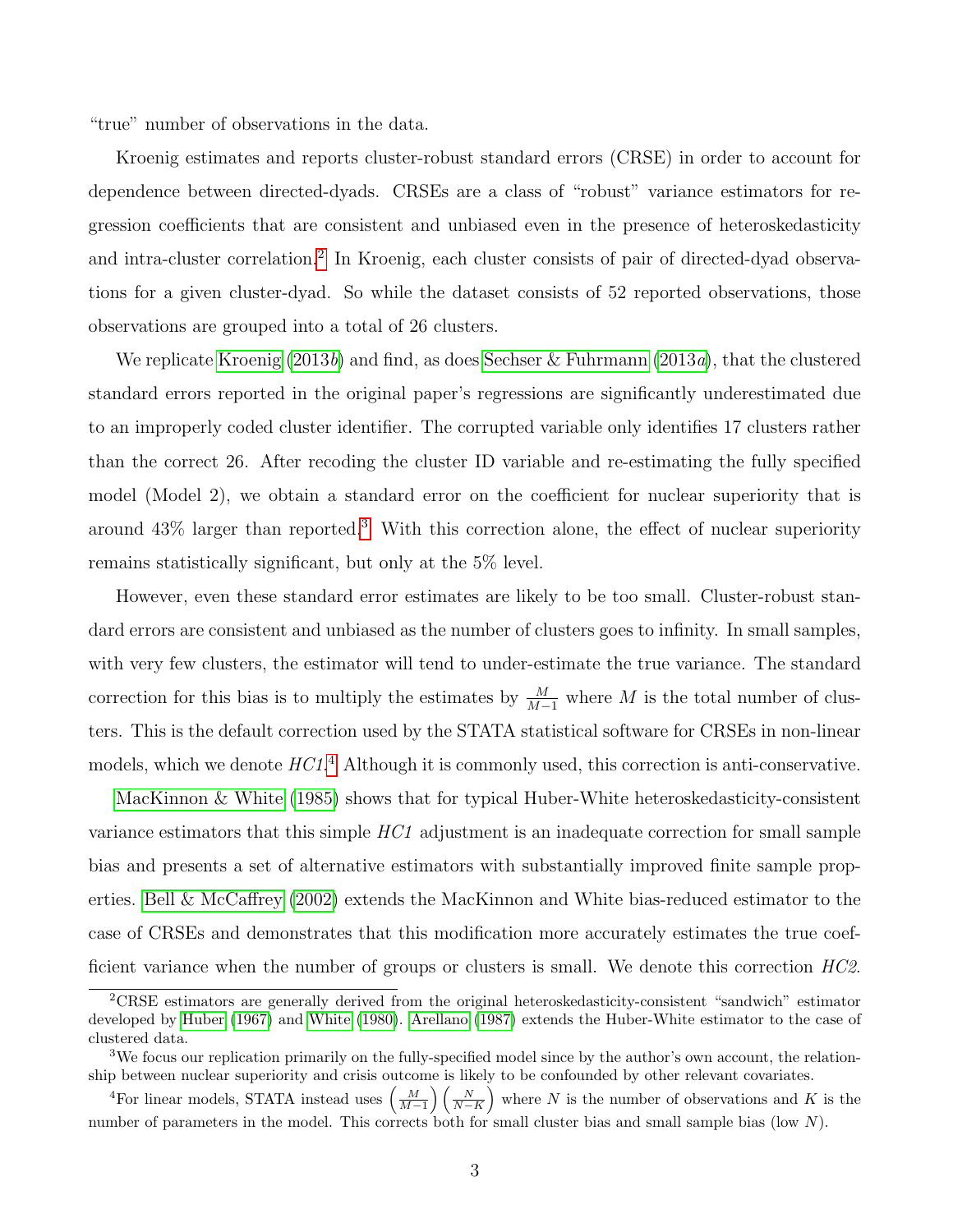[Imbens & Kolesar](#page-24-3) [\(2012\)](#page-24-3) strongly recommend that applied researchers adopt this method even in reasonably sized samples due to the extraordinarily poor properties of the more commonly used estimators when the number of clusters is small. Indeed, [Angrist & Lavy](#page-23-3) [\(2009\)](#page-23-3) finds that using a variant of HC2 instead of HC1 increased cluster-robust standard error estimates by roughly 10 to 40 percent in a datset of 30 to 40 clusters. Monte Carlo simulations by [Cameron et al.](#page-23-4)  $(2008)$  further demonstrate that  $HC2$ -corrected standard errors lead to rejection rates that are much closer to the desired level.<sup>[5](#page-4-0)</sup> Simply put, typical cluster-robust standard error estimators will still lead to over-rejection in small samples. Implementing further small sample corrections will improve the reliability of our inferences about the effect of nuclear superiority.[6](#page-4-1)

Figure 1 compares the coefficient estimates and 95% confidence intervals for nuclear superiority reported in the original paper with our re-estimated values and confidence intervals using the HC1 and HC2 corrections. Using the improved HC2 estimator further increases the estimated standard error and the 95% confidence interval overlaps 0. The  $p$ -value of the significance test for whether the effect of nuclear superiority on crisis victory is distinguishable from 0 equals  $0.7198$  $0.7198$  $0.7198$ .<sup>7</sup> After we correct for coding errors and use an improved standard error estimator, the relationship between nuclear superiority and victory is no longer statistically significant at the 5% threshold used by Kroenig to assess significance. Without a single alteration to the substantive coding decisions made in the original paper, the core conclusion of [Kroenig](#page-24-0) [\(2013](#page-24-0)b) no longer holds once we correctly compute the uncertainty in the estimated effect of nuclear superiority.

Moreover, because the estimated level of uncertainty is much greater once we make the proper corrections, the nuclear superiority finding fails many of the robustness checks reported in the original paper. [Kroenig](#page-24-0) [\(2013](#page-24-0)b) reports that the statistically significant relationship between superiority and crisis victory is not driven by the inclusion of any specific crisis. Following the approach taken in the original article, we sequentially remove each crisis from the dataset and re-estimate the model.<sup>[8](#page-4-3)</sup> Figure 2 reports the estimated probit coefficients and  $95\%$  confidence

<span id="page-4-0"></span><sup>&</sup>lt;sup>5</sup>It is worth noting that even HC2-corrected errors still underestimate the true level of estimation uncertainty. [\(Cameron et al. 2008\)](#page-23-4) recommend using bootstrap methods to improve accuracy. However, bootstrap methods break down on the Kroenig dataset since the use of binary regressors can often lead to perfect separation in GLM estimates on some bootstrapped samples.

<span id="page-4-2"></span><span id="page-4-1"></span><sup>&</sup>lt;sup>6</sup>We present the exact formulae for  $HC1$  and  $HC2$ -corrected CRSEs in Appendix A.

<sup>&</sup>lt;sup>7</sup>Using the small-sample variant HC1 correction  $\left(\frac{M}{M-1}\right)\left(\frac{N}{N-K}\right)$  also leads us to reject at the 5% level with  $p = .06164$ 

<span id="page-4-3"></span><sup>8</sup>We do not report the results when we omit the "Able Archer" crisis since the GLM estimator failed to properly converge, a consequence of the small dataset and high collinearity among the regressors.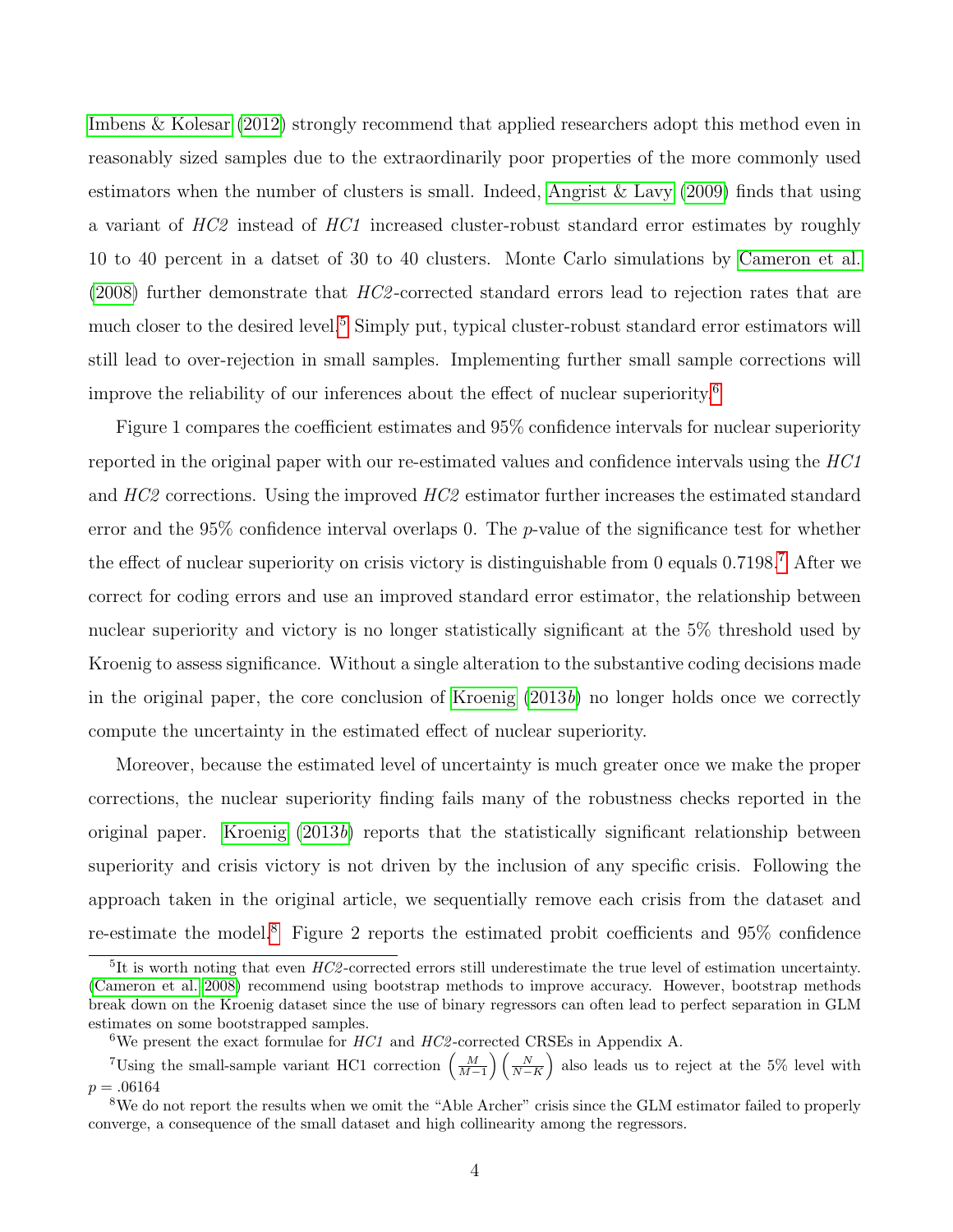Figure 1: Estimated probit coefficients for 'nuclear superiority' variable - Original Kroenig (2013) dataset - Model 2



Estimated probit coefficient on 'nuclear superiority'

intervals for each of these models. We find that, even when we use the most anti-conservative finite-sample correction  $HC1$ , the original superiority finding is not robust to removal of many of the crises, including the Afghanistan War (1979) and the Nicaragua MiGs crisis. Using the improved HC2 finite sample correction leads to even larger confidence intervals for each of the models. The results only hold at the 95% level when we selectively remove the Angola War crisis. We also replicate another robustness check suggested by the author and re-estimate the model on a dataset that removes observations containing the U.K. and France. Because these states are allied with the United States in the post-WWII era, it is inappropriate to treat their involvement

Note: Lines denote 95% confidence intervals.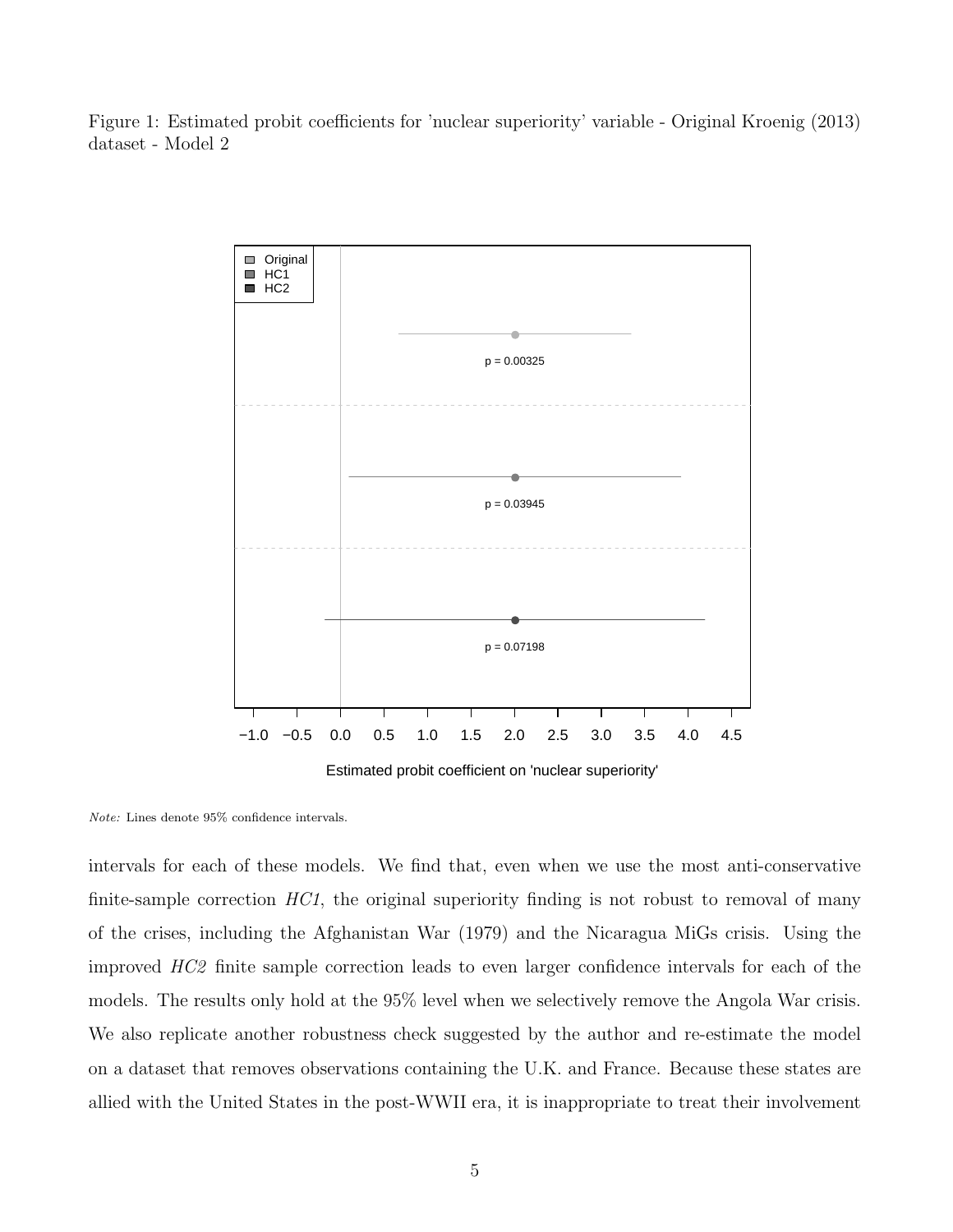in crises and nuclear arsenals separately from the United States. [Sechser & Fuhrmann](#page-25-1) [\(2013](#page-25-1)a) also notes this problem with the original dataset. Dropping these cases makes the coefficient on nuclear superiority statistically insignificant regardless of whether the HC1 or HC2 correction is used.

Figure 2: Estimated probit coefficients for 'nuclear superiority' variable - Kroenig (2013) robustness checks - Model 2



Estimated probit coefficient on 'nuclear superiority'

Note: Lines denote 95% confidence intervals. Results of omitting the "Able Archer" crisis not shown as the estimator failed to converge due to separation.

6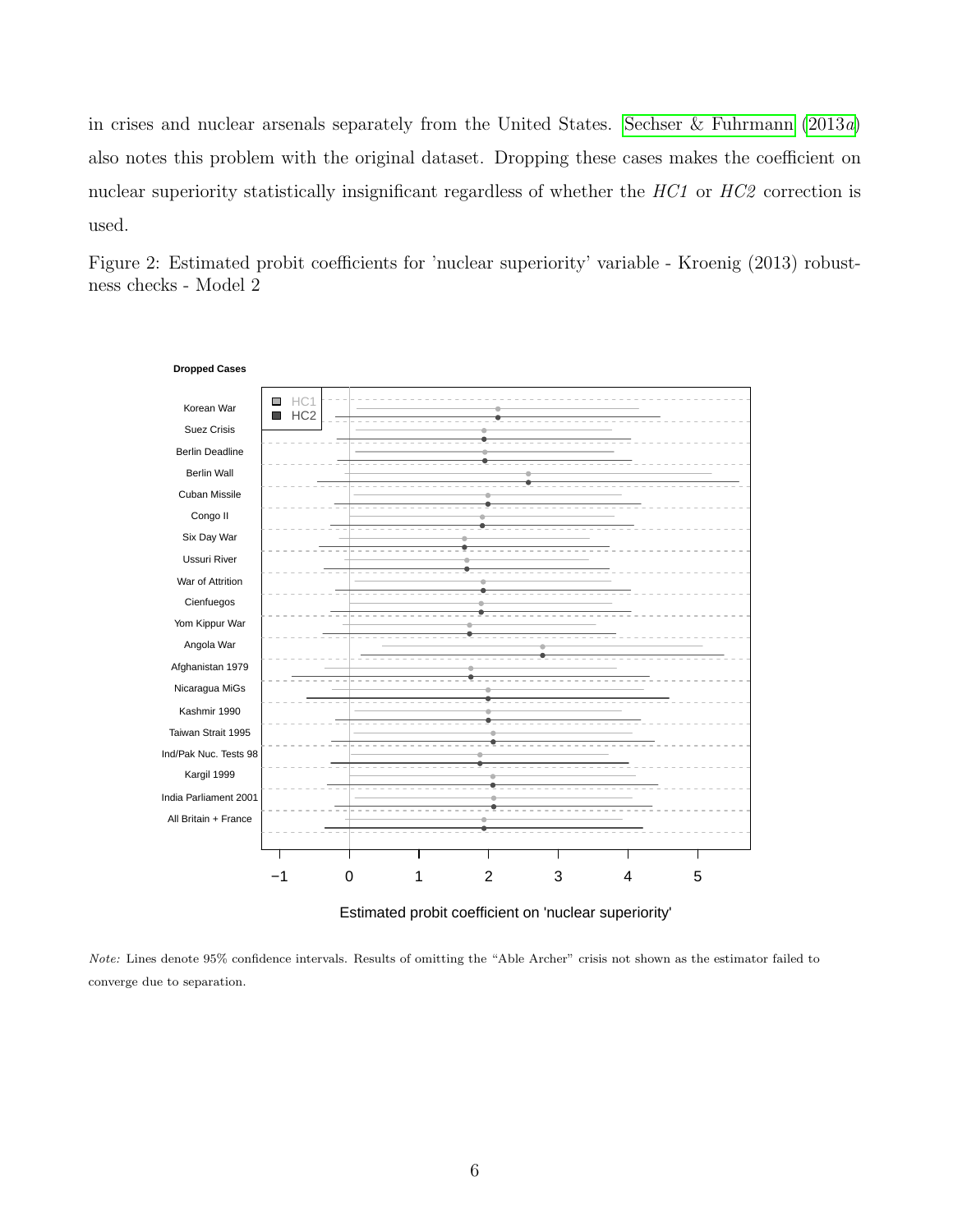#### 3 Revising coding decisions

In addition to substantially understating estimation uncertainty, [Kroenig](#page-24-0) [\(2013](#page-24-0)b) makes a number of contestable decisions in coding variables used in the regression dataset. The chosen values of the dependent variable - crisis outcome - rely on subjective judgements about the historical interpretation of crisis events. Additionally, because of the extensive secrecy surrounding states' nuclear weapons programs, exact arsenal size estimates are inexact and it is often unclear which state in a dyad is the "nuclear superior" one. This section proposes and explains a set of reasonable revisions to the author's original dataset.

Some of the cases in the dataset do not qualify as nuclear crises as they either do not involve direct action by two nuclear-capable actors. We suggest excluding three crisis-dyads from the dataset. First, France had no arsenal during its involvement in the Berlin Wall crisis. A successful nuclear test was conducted in 1960, but France possessed no nuclear weapons until 1964 after the crisis was over. The original dataset even codes the size of the arsenal as 0, meaning that France was not capable of using nuclear weapons. Therefore dyads containing France in 1961 are inappropriately included in the data.

Additionally, during the Six Day War, Israel had no confirmed usable nuclear weapon. It is extremely difficult to get accurate estimates of the size of Israel's nuclear arsenal given that Israel continues to officially deny its existence. Kroenig relies on the Federation of American Scientists which states "it is widely reported" that Israel had installed nuclear warheads on two missiles on the eve of the conflict." However, according to reports from the Central Intelligence Agency, Israel did not have nuclear weapons during the Six Day War but developed them later the same year [\(Aftergood & Kristensen 2007\)](#page-23-5). In a declassified record of a National Security Council meeting held on May 24, 1967, the Director of Central Intelligence "was quite positive in stating there were no nuclear weapons in the area" [\(National Security Archive 2006\)](#page-25-3). In the same record, U.S. Ambassador to the UN, Arthur Goldberg confirmed that he was "less certain about Israeli superiority." The Bulletin of Atomic Scientists confirms that even today it is difficult to assess whether or not there were changes in Israel's nuclear arsenal at the time [\(Norris & Kristensen](#page-25-4) [2009\)](#page-25-4). Kroenig codes the Six Day War as a crisis between Israel and the Soviet Union. But it is difficult to imagine that Israel could threaten the U.S.S.R. with its unknown nuclear arsenal or that the U.S.S.R. would even consider the possibility of the crisis escalating to nuclear use against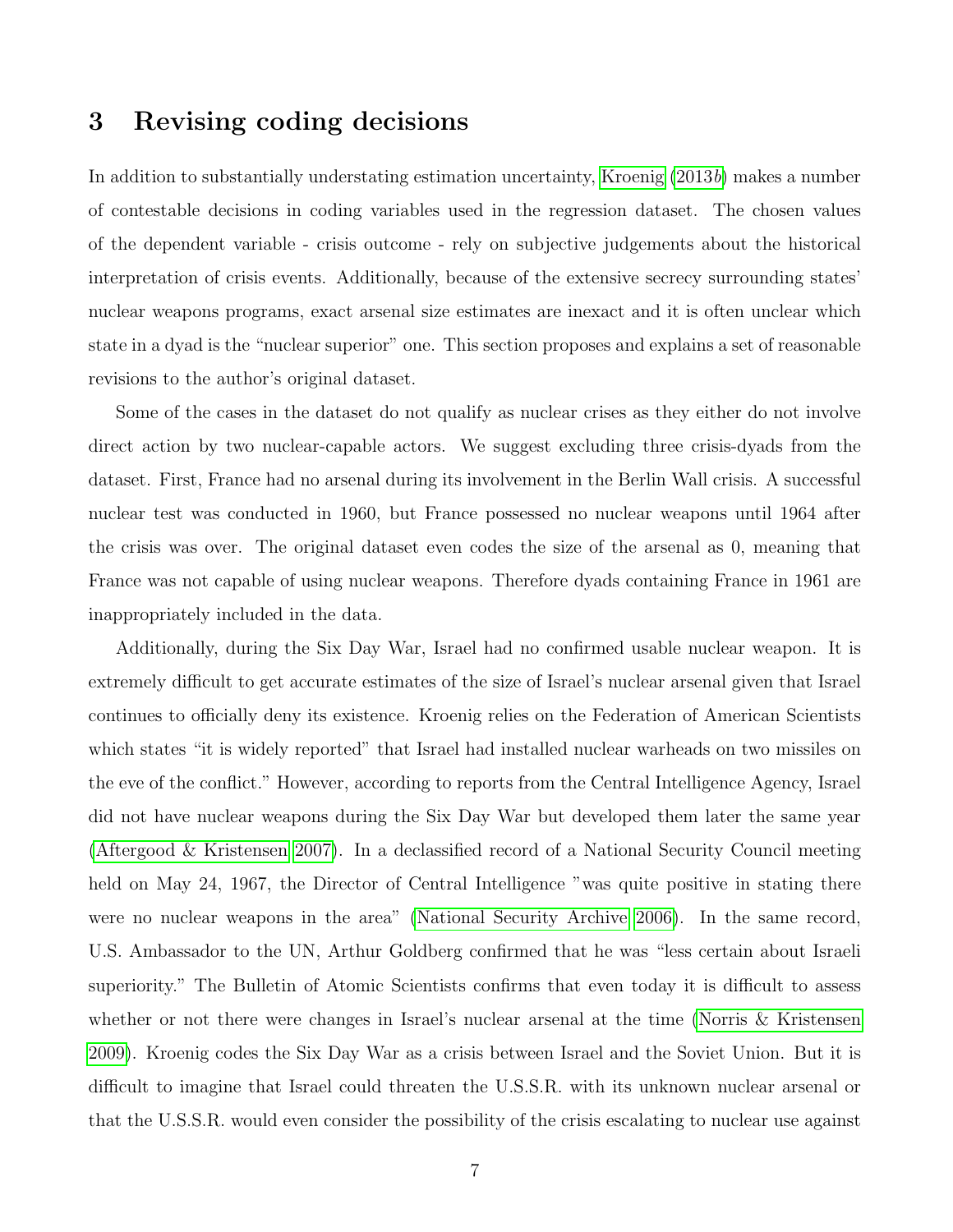Israel. Therefore, Israel should only be included in the dataset for post-1967 crises.

Finally, we recommend removing observations for the Congo II crisis since the United States was not a true participant. The original dataset treats Congo II as a crisis between the U.S. and the U.S.S.R. However, U.S. involvement was limited to assisting Belgian forces with a rescue mission, a mission which initiated the crisis and prompted Soviet disapproval but had no direct interaction with the Soviet Union or its forces. Some descriptions of the crisis describe the intervention as uniquely Belgian with no mention of United States or British support [\(Clarke 1968,](#page-23-6) 18-20). Other sources indicate a stated willingness to provide the Belgian intervention with transport and communications, but no troops or more direct involvement [\(Gleijeses 1994,](#page-24-4) 216). Indeed, [Sechser](#page-25-0) [& Fuhrmann](#page-25-0) [\(2013](#page-25-0)b) highlights the sparse participation of the U.S. in the Congo II crisis as a flaw in in analysing every dyadic ICB crisis interaction. The ICB dyadic dataset attempts to include every crisis participant regardless of their level of involvement.

In addition to these inappropriate case inclusions, the dataset contains over-confident assessments of nuclear superiority. [Kroenig](#page-24-0) [\(2013](#page-24-0)b) finds reasonably accurate estimates of P5 arsenal sizes from National Resources Defense Council (NRDC) and Federation of American Scientists (FAS) data. However, for the non-NPT nuclear powers, Israel, India, and Pakistan, estimates of nuclear superiority – much less specific arsenal size – are highly uncertain; most estimates offer at best a wide range. Current estimates, for instance, of Israel's stockpile range anywhere from 70 to 400 warheads [\(Aftergood & Kristensen 2007\)](#page-23-5). Conveniently, Israel is only coded as being involved in crises with the Soviet Union, which most certainly is the nuclear superior actor.

However, uncertainty over Indian and Pakistani arsenal sizes has a meaningful impact on the results since these states confront one another. These estimates are complicated by government secrecy and the use of using approximate measures based on each country's supply of nuclear material. Estimates of India's arsenal size over the past decade range from effectively zero weapons [\(Tellis 2001\)](#page-25-5) to as many as 90 [\(Cirincione et al. 2002\)](#page-23-7). Estimates of Pakistan's arsenal size range from a low of 24 to a high of 90 weapons [\(Norris & Kristensen 2009\)](#page-25-4). These ranges tend to overlap in the relevant time periods making it difficult to determine which actor is the "superior" one. The author attempts to account for this uncertainty by estimating arsenal size as the mean of a variety of estimates (using the median of a ranged estimate), but does not disclose from what sources these estimates are calculated. As an average, the estimates are highly dependent on the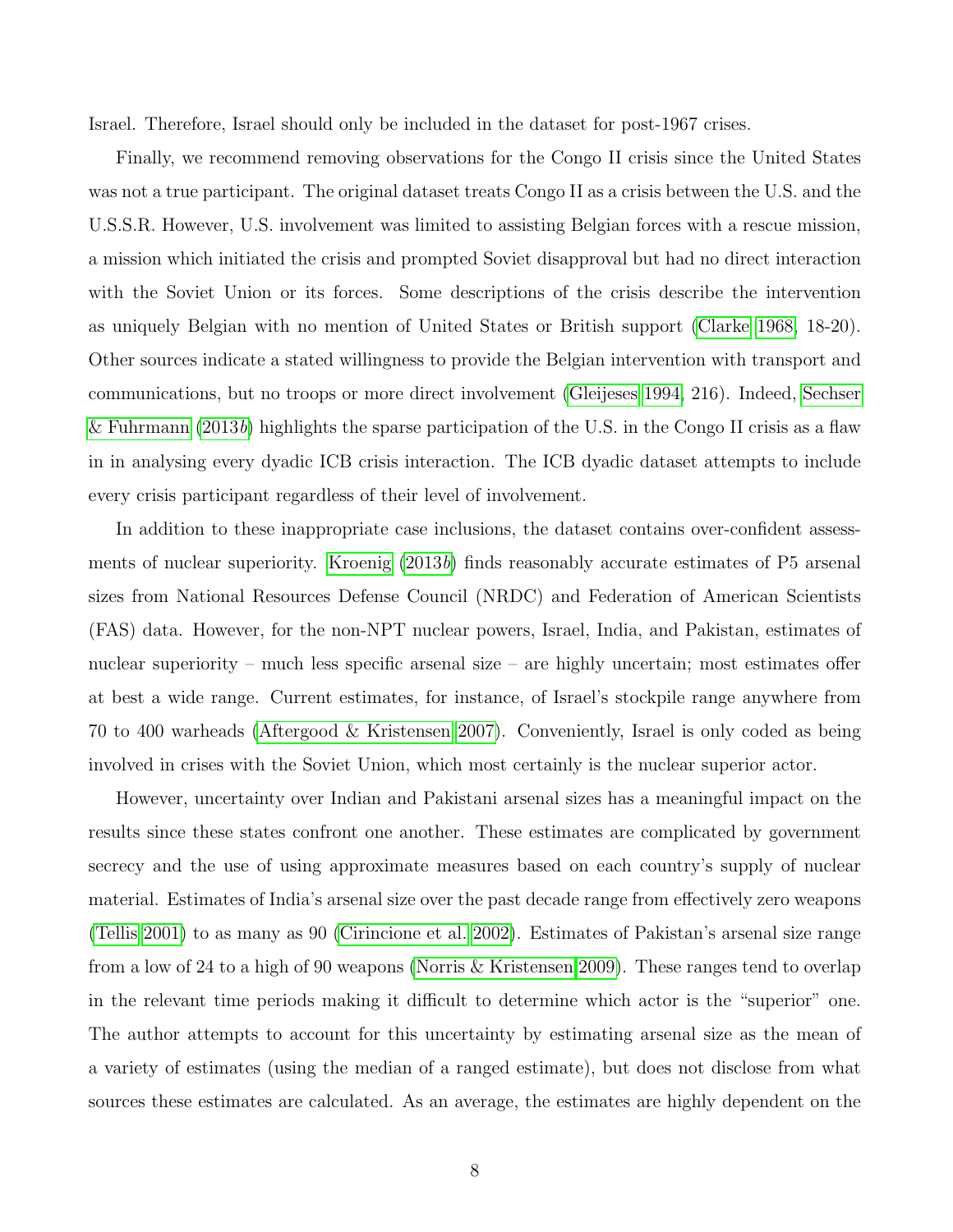selection of source material since an outlier could greatly alter the mean arsenal size.

Rather than making assertions about the exact arsenal size, we conduct a set of robustness checks by re-estimating the regression model under the three potential superiority combinations (India superior, Pakistan superior, or no clear superiority). We replicate the simple chi-squared test reported in the original paper and find the significance of the bivariate relationship between victory and superiority holds only under the assumption that India is superior. While this assumption might be reasonable for the early 1990s crises (ex. Kargil III), it is less reasonable as Pakistan accelerated its arsenal development around the turn of the century. U.S. intelligence analyses in the wake of the 1998 nuclear tests suggest that the size of India's arsenal at the time was significantly overestimated while Pakistan's was underestimated. According to declassified U.S. Defense Department documents, Pakistan had weaponized most of its fissile material stockpile while India had not, making prior assessments based on known nuclear materials possesion inaccurate [\(Albright 2000\)](#page-23-8). Indeed, a number of U.S. military and intelligence officials at the time strongly questioned the long-standing assumption of Indian superiority [\(Windrem & Kupperman](#page-26-1) [2000\)](#page-26-1). Even if Pakistan remained quantitatively inferior to India by a few warheads, it is not reasonable to treat a minor warhead difference as a clear indicator of which state is nuclear-dominant. Due to the wide ranges provided by most estimates and the high uncertainty even today of nuclear strength at the time of crisis, we suggest opting for the more conservative option and coding no clear nuclear superiority between the two states for the 1999 and 2001 crises in the dataset.[9](#page-9-0)

Moreover, the dataset contains a number of questionable classifications of crisis outcomes variable. The author relies primarily on the International Crisis Behavior Project's OUTCOM variable to code the outcome of each nuclear crisis.<sup>[10](#page-9-1)</sup> The ICB coding is coarsened into a binary variable where an ICB victory is coded as 1 (success) and an ICB compromise, stalemate, or loss is a 0 (failure). Although [Kroenig](#page-24-5) [\(2013](#page-24-5)a) notes that the ICB dataset is "well-worn, has been accepted by the scholarly community, and has stood the test of time," the original paper makes several alterations to the ICB coding of outcomes. We suggest reverting two of these changes back to their original coding.<sup>[11](#page-9-2)</sup>

<span id="page-9-0"></span><sup>&</sup>lt;sup>9</sup>Although the author presents results for a continuous measure of nuclear superiority, there is simply too much uncertainty over the size of nuclear arsenals to make anything but a binary indicator useful. As we show here, even identifying which state is superior at a given point in time is extremely challenging let alone identifying the precise ratio of superiority.

<span id="page-9-1"></span><sup>&</sup>lt;sup>10</sup>The variable is coded as victory  $(1)$ , compromise  $(2)$ , stalemate  $(3)$ , or defeat  $(4)$ .

<span id="page-9-2"></span><sup>&</sup>lt;sup>11</sup>One alteration that we concur with is the exclusion of the Anglo-Icelandic Cod War of 1973 as there is no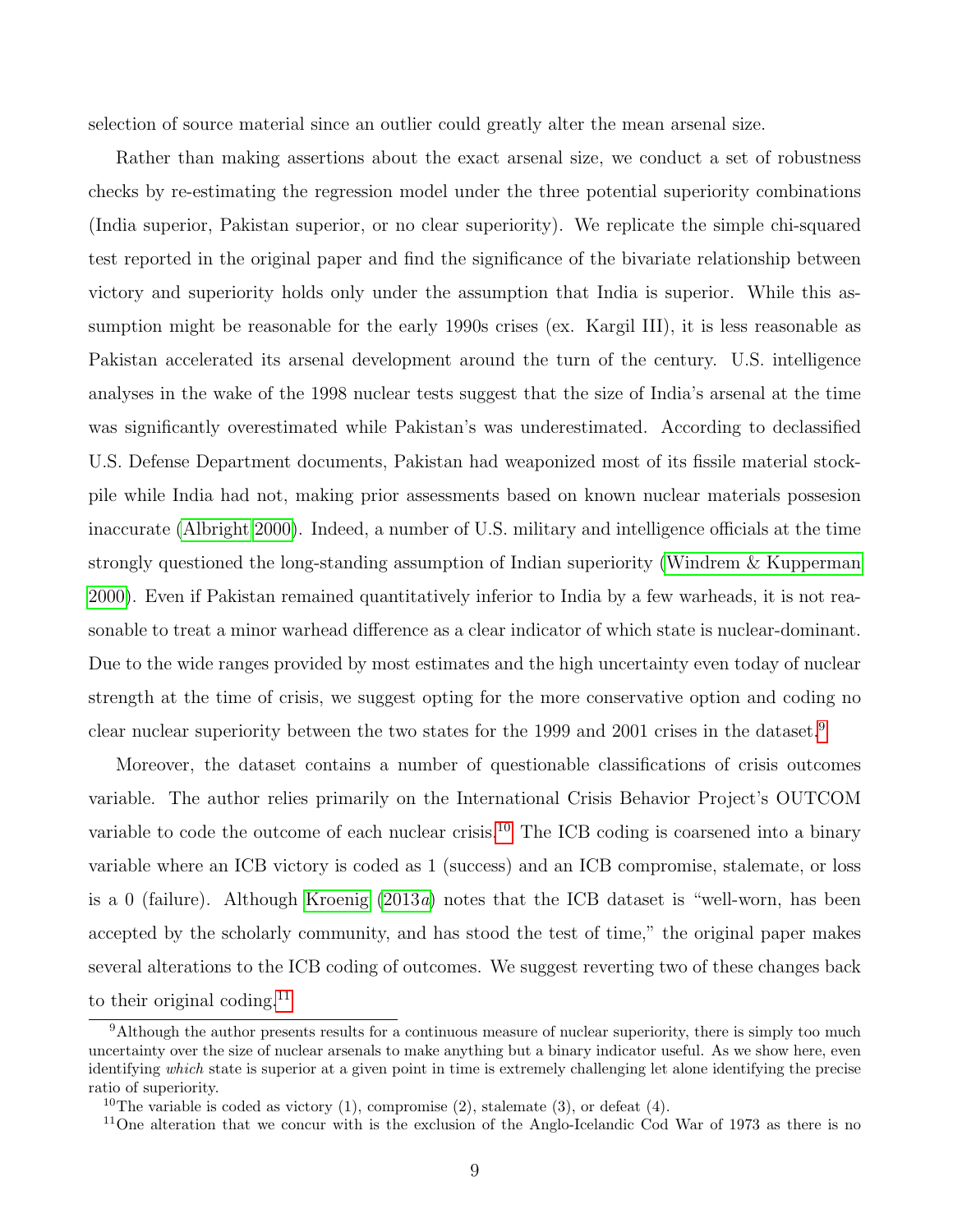The author recodes the Ussuri River crisis in 1969, a border dispute between China and the Soviet Union primarily over two islands in the river, as a victory for the Soviet Union. The author's stated justification is limited to Henry Kissinger's personal memoirs. However, according to most scholars, including Yang Kuisong whom the author cites, the conflict was a stalemate.<sup>[12](#page-10-0)</sup>. Yang argues that Mao had domestic goals for instigating the border conflict over Zhenbao island on the Ussuri River. Though the conflict eventually escalated beyond Mao's intentions, his domestic goals were arguably achieved, making a Soviet success and Chinese defeat an unreasonable coding decision [\(Yang 2000\)](#page-26-2). Indeed, after the September 1969 peace agreement, Chinese troops were permitted to remain on the disputed Zhenbao island - hardly a Soviet victory [\(Ryabushkin 2007\)](#page-25-6).

Further, the original Kroenig dataset treats the Korean II crisis as a stalemate citing Gaddis (2005). However, the original ICB coding of Soviet victory is more appropriate. The crisis involved United States forces crossing the 38th parallel triggering a crisis for the Soviet Union. The stated goal of the United States, as articulated by General MacArthur, was the unconditional surrender of North Korea, a goal that was not achieved [\(Appleman 1989\)](#page-23-9). The objective of the Soviet Union was to prevent United States forces from entering Soviet territory or making significant advances in the north. This goal was fully accomplished when U.S. and South Korean forces were pushed back south of the 38th parallel in December.

Lastly, the Sino-U.S. Taiwan Strait crisis in 1995 is considered in both the Kroenig and the ICB datasets to be a victory for the United States, implying a defeat for China. The crisis occurred because China attempted to prevent pro-Taiwan movements from gaining influence in Taipei and to prevent Taiwan from officially declaring independence. To achieve this goal, Chinese forces deployed – officially described as an exercise – in the coastal area facing Taiwan. The forces had the potential to conduct a military operation. In response, the US deployed a carrier to deter a possible invasion. No war broke out and the PRC chose not to invade, but both nuclear powers ultimately achieved some amount of their goals. The goal of the United States, to avoid the outbreak of violence, was accomplished. However, this assumes that China had a real intention to invade Taiwan. Indeed, a number of Chinese objectives were arguably accomplished. The United States weakened its strong support of Taiwan and instead recognized China's reunification policy [\(Russell 2000\)](#page-25-7). Furthermore, China prevented a significant rise in pro-Taiwanese sentiments and

convincing evidence of Soviet intervention on the part of Iceland

<span id="page-10-0"></span><sup>&</sup>lt;sup>12</sup>Kroenig cites [Yang](#page-26-2)  $(2000)$  as "Yang Gongsu" in the bibliography to the appendix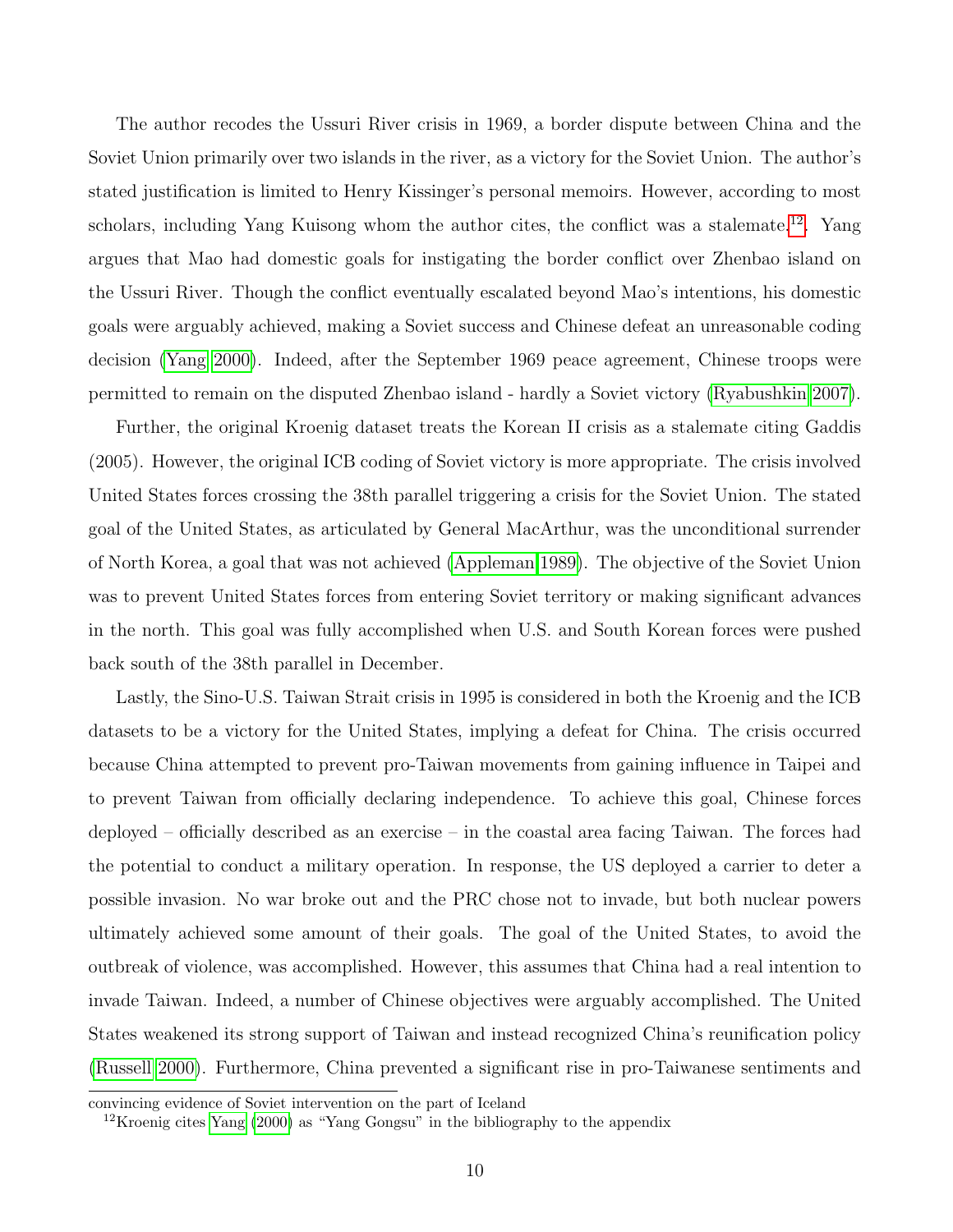| Case                             | Revision                | <b>Justification</b>                                               |
|----------------------------------|-------------------------|--------------------------------------------------------------------|
| France, 1961. Berlin Wall crisis | Remove from dataset     | France did not have an arsenal                                     |
|                                  |                         | until 1964                                                         |
| Israel, 1967. Six Day War        | Remove from dataset     | CIA reports suggest Israel devel-                                  |
|                                  |                         | oped a weapons capability after                                    |
|                                  |                         | the war.                                                           |
| Congo II crisis, 1964            | Remove from dataset     | Minimal U.S. involvement                                           |
| U.S.S.R., 1969. Ussuri River     | Recode U.S.S.R. out-    | Only citation for USSR victory                                     |
|                                  | stalemate<br>as<br>come | is Kissinger's personal assess-                                    |
|                                  | (original ICB coding)   | ment. Historical consensus sug-                                    |
|                                  |                         | gests both sides only partially                                    |
|                                  |                         | achieved their objectives.<br>Mao                                  |
|                                  |                         | achieved domestic political goals                                  |
|                                  |                         | and chinese troops were permit-                                    |
|                                  |                         | ted to remain on Zhenbao island                                    |
|                                  | Recode U.S.S.R. out-    | after the September settlement.<br>failed to achieve North<br>U.S. |
| U.S.S.R., 1950. Korean War       | come as victory (orig-  | Korea's<br>unconditional                                           |
|                                  | inal ICB coding)        | surren-<br>Soviet Union successfully<br>der.                       |
|                                  |                         | prevented U.S. from advancing                                      |
|                                  |                         | north.                                                             |
| U.S., 1995. Taiwan Strait        | Recode U.S. outcome     | No evidence that U.S. presence                                     |
|                                  | as stalemate            | deterred a potential attack. Chi-                                  |
|                                  |                         | nese military exercises achieved                                   |
|                                  |                         | the goal of deterring Taiwan from                                  |
|                                  |                         | declaring independence.                                            |
| India/Pakistan, $1999/2001$      | neither<br>Recode<br>as | Uncertainty over arsenal esti-                                     |
|                                  | nuclear-superior        | mates for both countries overlaps                                  |
|                                  |                         | - no <i>clearly</i> superior actor                                 |

Table 1: Summary of proposed coding revisions

successfully deterred Taiwan from declaring independence. Assuming that China's primary goal was to invade, the crisis was a victory for the United States. However, this is a rather tenuous interpretation of the crisis and we recommend recoding the crisis as a draw.

The full set of coding revisions is summarized in Table 1. The following section illustrates the effect of these changes on the conclusions of [Kroenig](#page-24-0) [\(2013](#page-24-0)b). Because there is epistemic uncertainty over which coding choices are the "correct," we want to know how much certainty in the original dataset is necessary to sustain the original conclusion. To do so, we present a simulation method similar to missing data imputation to propagate uncertainty over dependent and independent variables into a set of regression estimates. We show that only a minimal level of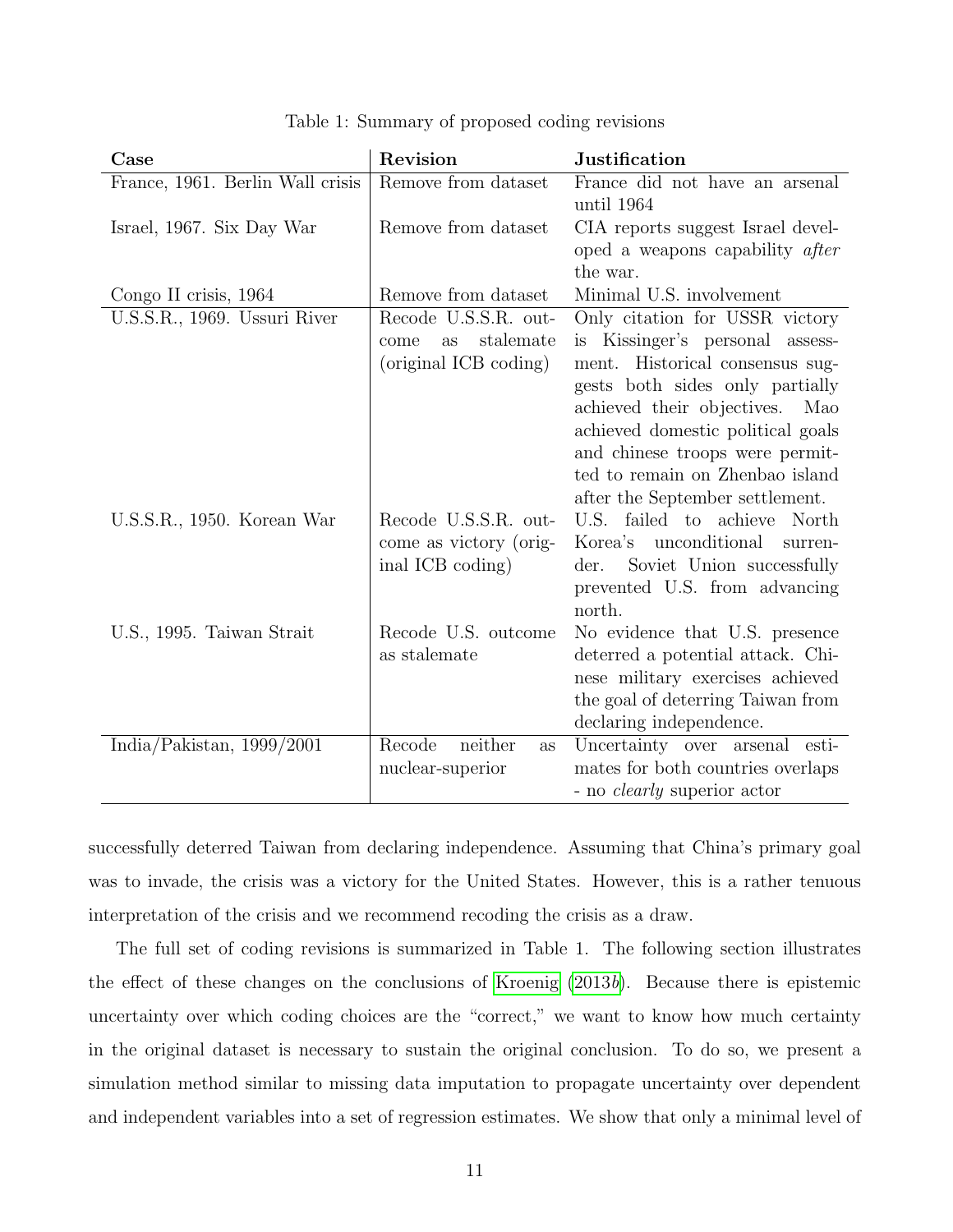confidence in our revisions is necessary to reject the conclusion that nuclear superiority is positively associated with crisis victory.

#### 4 Sensitivity analysis for coding uncertainty

Along with basic estimation uncertainty that inevitably arises whenever one attempts to estimate some unknown quantity there also exists some level of *measurement* uncertainty that scholars often ignore. In binary dependent variable regression models like logit and probit, mismeasurement of both the dependent and independent variables will yield biased and inconsistent measures of the quantities of interest [\(Hausman 2001\)](#page-24-6). A core assumption of these models is that all variables are measured perfectly. However, social scientists typically work *imperfectly* measured data. This has significant consequences for inference. For example, [Treier & Jackman](#page-25-8) [\(2008\)](#page-25-8) illustrates how failing to account for measurement uncertainty in the discipline-standard Polity indicator of regime type leads to overconfident assessments of democracy's impact on conflict or economic development.

The typical method in political science for dealing with ambiguity in variable measurements and coding decisions is to conduct robustness checks and re-estimate the model under different assumptions. A finding that passes several robustness checks is considered unaffected by this form of measurement uncertainty. But when a finding is not robust to some alternative coding, it is often unclear how researchers should proceed. The author may then use subjective judgement to argue discard an alternative as too implausible. However, more involved sensitivity tests may provide some additional guidance in evaluating an author's justifications. If a finding is not robust to a particular coding decision, we want to know how much confidence we need in the alternative such that the original finding no longer holds. That is, how strong must the author's defense be.

We propose an easy to implement simulation method for conducting this sensitivity test. The approach is inspired by multiple imputation methods for missing data developed by [Rubin](#page-25-9) [\(1987\)](#page-25-9) and later in [King et al.](#page-24-7) [\(2001\)](#page-24-7). The intuition is that the disputed coding problem is analogous to the missing data problem. We assume that there exists some true value of a particular variable, but are unsure of the exact value. In the missing data context, these are the variables left unobserved due to non-response or lack of data availability.

Multiple imputation methods use statistical models to generate a distribution of predicted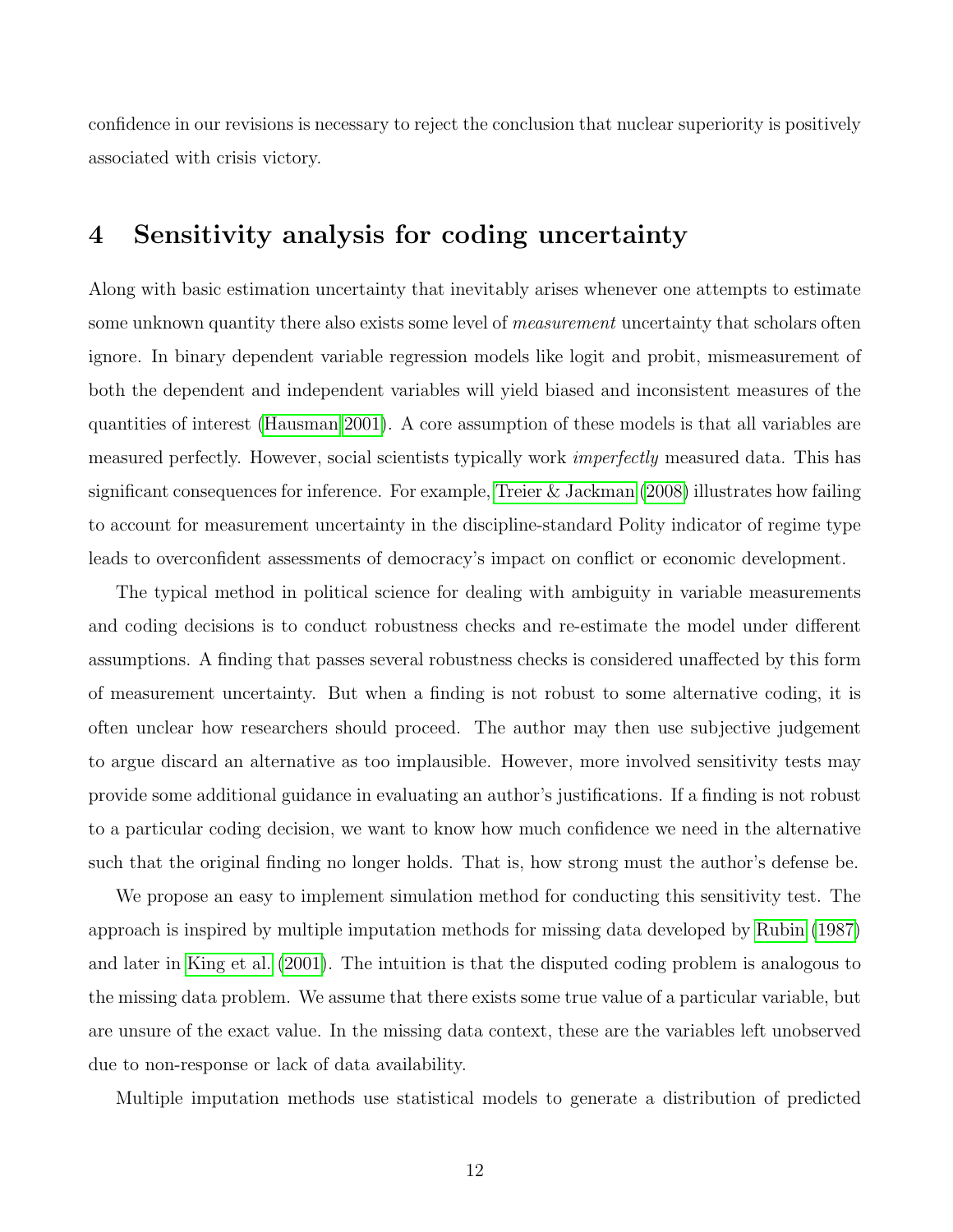values for each missing data entry. Each missing value is imputed  $m$  times by drawing from the predicted distribution, generating m separate datasets. One can then estimate any quantity of interest (i.e. a regression coefficient) on each of the datasets and combine the estimates into a single result using the procedure described in [Rubin](#page-25-9) [\(1987\)](#page-25-9) and [King et al.](#page-24-7) [\(2001\)](#page-24-7).

Let K be the quantity of interest. The point estimate for  $K, \overline{k}$ , is the average of all of the point estimates  $k_i$ ,  $(i = \{1, \ldots, m\})$  obtained from each of the m simulated datasets.

$$
\bar{k} = \frac{1}{m} \sum_{i=1}^{m} k_i
$$

The variance of the estimator is:

$$
Var(\bar{k}) = \frac{1}{m} \sum_{i=1}^{m} Var(k_i) + S_k^2(1 + 1/m)
$$

Where  $Var(k_i)$  is the estimated variance of  $k_i$  and  $S_k^2 = \sum_{i=1}^m (q_i - \bar{q})^2/(m-1)$  or the sample variance of the m point estimates.

This multiple imputation approach can also be used as a way of including uncertainty about coding decisions into uncertainty about estimated parameters. We define the Sensitivity Analysis for Coding Uncertainty (SACU) algorithm as follows:

- 1. Choose m, the number of simulated datasets
- 2. For each disputed value or set of values, define a hypothetical distribution over possible coding decisions.
- 3. For each simulated dataset i in  $1, \ldots, m$ 
	- (a) Impute each disputed value by drawing a coding decision from the specified distribution.
	- (b) Conduct the statistical procedure and obtain an estimate of the quantity of interest  $k_i$ .
- 4. Using the formulae defined above, combine the m estimates of the quantity of interest into a single point and interval estimate.

If we have prior knowledge of the level of uncertainty around a particular value, for example, an empirical distribution of judgements by different experts, then we can use this information to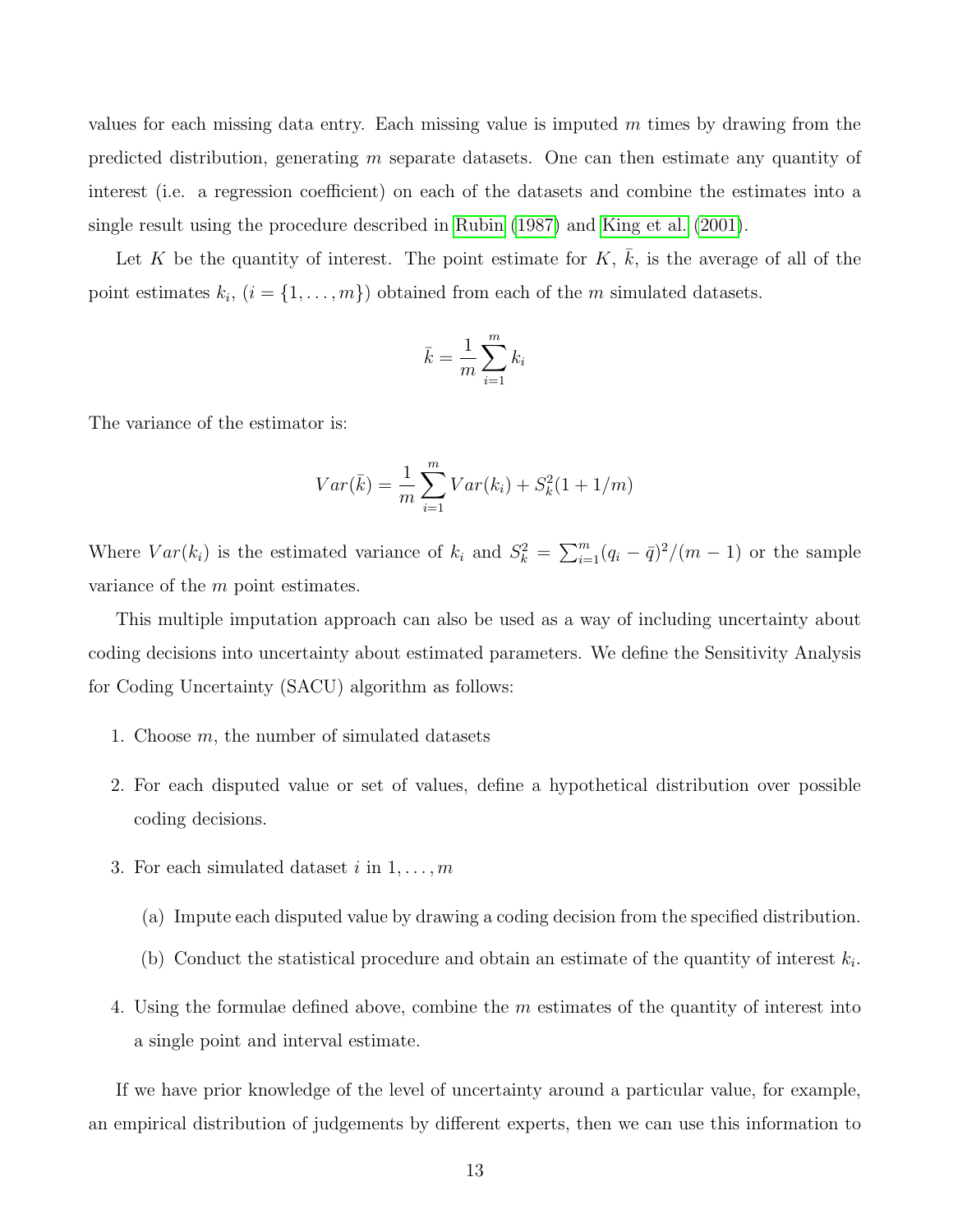construct an imputation distribution for each "uncertain" value. This way, the known level of measurement uncertainty can propagate into the estimated coefficients and standard errors.

Conversely, we can define some arbitrary discrete distribution over proposed alternative codings in order to more precisely evaluate the sensitivity of the author's original dataset choices. For each value j, we choose some  $\delta_j \in [0,1]$  to be the subjective probability that the author's coding for that value is correct. The probability that we believe the alternative coding is correct is therefore  $1-\delta_j$ . This yields a vector  $\Delta$  representing the proposed level of confidence in the author's coding. Conducting the simulation, we obtain a point estimate and uncertainty for our quantity of interest given a certain level of belief  $\Delta$ . For simplicity's sake, we will set all  $\delta_j$  to some single certainty level δ. We can then sweep across the space of possible δ values to identify the general degree of certainty in the author's coding decisions necessary to sustain a finding.

We apply this method to examine how sensitive the findings of [Kroenig](#page-24-0)  $(2013b)$  $(2013b)$  are to a set of proposed coding revisions. We have already shown that the effect of nuclear superiority is not significant at the 5% threshold. Using a 10% threshold reduces the probability of a Type II error (failing to reject when the null hypothesis is false), but raises the probability of a Type I error (rejecting when the null hypothesis is true). The trade-off between Type I and II error rates is ultimately a subjective decision. Is it better to be overconfident and conclude that nuclear superiority leads to crisis victory when in reality it does not or to be overcautious and find that nuclear superiority does not matter when in truth it does?

For the purposes of this analysis we will grant the author the benefit of the doubt and use a more powerful but less conservative test that rejects when  $p < 0.10$ . However, even with this reduced threshold, we only need a small degree of uncertainty in the [Kroenig](#page-24-0) [\(2013](#page-24-0)b) dataset in order to fail to reject the null.

Figure 3 plots the estimated probit coefficients on nuclear superiority and confidence intervals for each degree of certainty in our alternative codings.<sup>[13](#page-14-0)</sup> We conduct the sensitivity analysis using the full set of proposed corrections along with three subsets: all corrections except for the changes to India and Pakistan's superiority status, only changes to India and Pakistan's superiority status, and only the two reversions to the original ICB outcome codings (Sino-Soviet Border Conflict and Korean War).

<span id="page-14-0"></span><sup>&</sup>lt;sup>13</sup>We run the simulations for  $\delta = 0$  to  $\delta = 1$  in .05 unit increments. For each simulation we create  $m = 200$ datasets and estimate HC2-corrected cluster-robust variance-covariance matrices.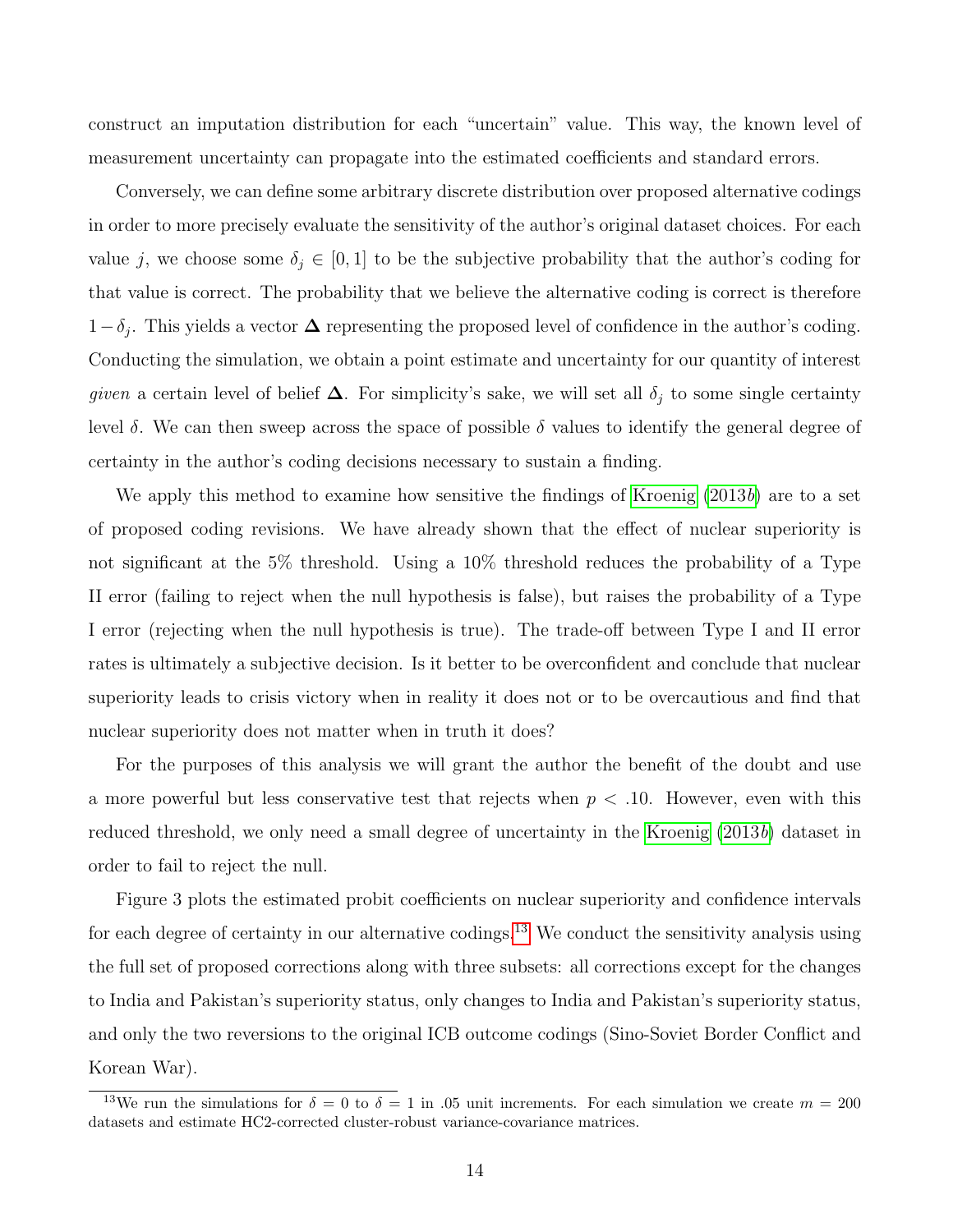

Figure 3: Sensitivity analysis for coding uncertainty in Kroenig (2013) - Model 2

Note: Shaded areas denote 66% and 90% confidence intervals respectively. Level of coding certainty indicates the probability that each independent correction will be selected in a simulated dataset. 200 simulated datasets are created for every 5% certainty increment. HC2 cluster-robust variance matrices estimated for each iteration. Vertical dotted lines denote the minimum level of certainty in corrections at which we fail to reject the null hypothesis of 'no nuclear superiority effect' at the 10% level.

The results show that we only need around a 5% level of belief in our collective set of revisions in order to find the effect of nuclear superiority non-significant at the 10% level. In other words, with a minimal level of certainty in all of the proposed revisions we still cannot support the finding in [Kroenig](#page-24-0) [\(2013](#page-24-0)b). Even if we were to believe that the superiority variable is coded perfectly and assign a probability of 0 to our proposed India/Pakistan correction, we only need about 20% certainty in the remaining six corrections to reject the original conclusion. Given how problematic many of the original case and outcome choices are, this is a very low bar.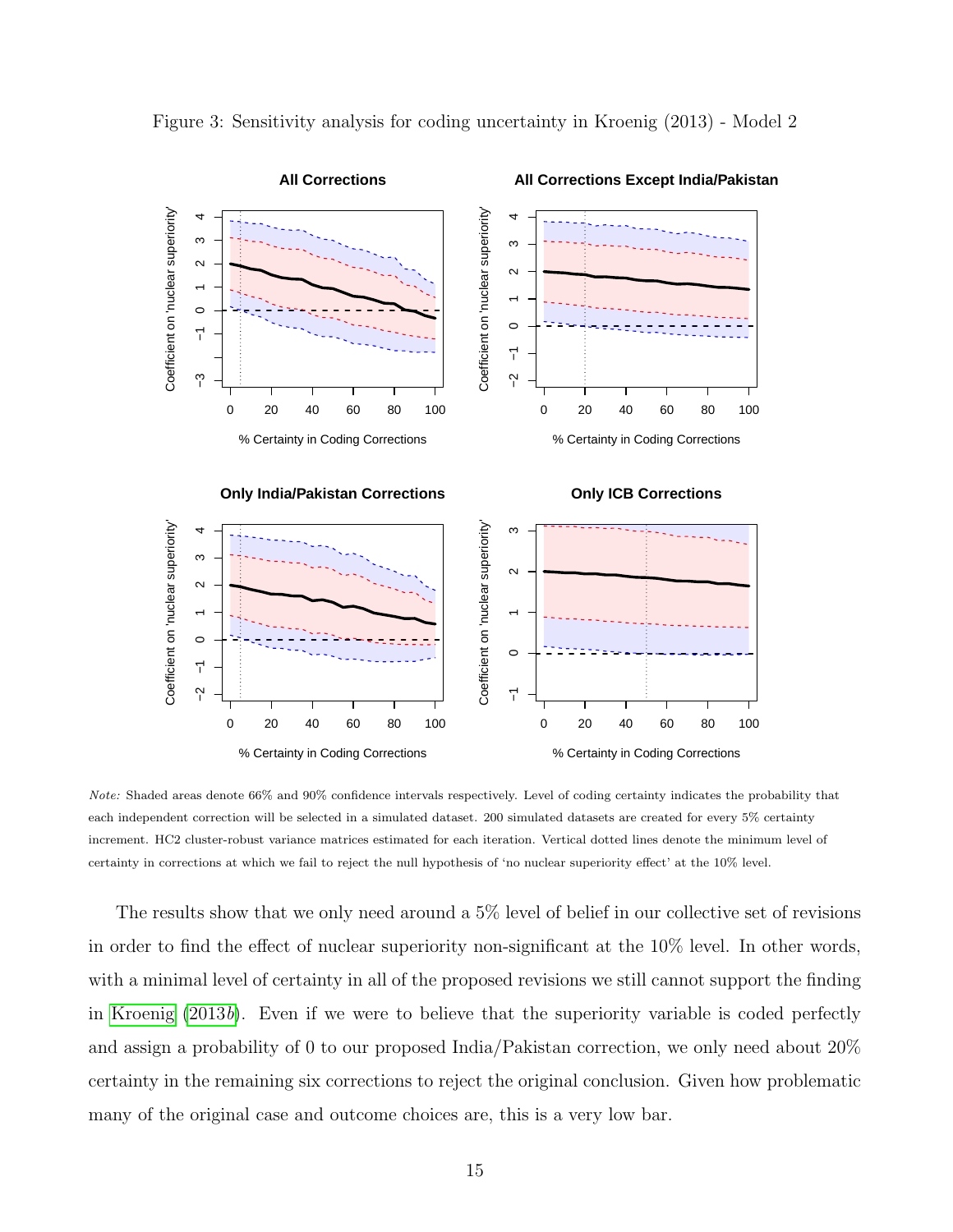Suppose that we only consider our two suggested reversions to the original ICB outcome coding in the Korean War and Ussuri River crises. The simulation demonstrates that only a roughly 50% level of certainty in these two codings alone is necessary to conclude that nuclear superiority is not statistically significant. That is, if we give the original ICB coding and the author's revisions *equal weight*, then we still cannot conclude at the  $10\%$  level that nuclear superiority has a statistically non-zero association with crisis victory. Given the ICB's longevity and relative acceptance among international relations scholars, 50% certainty in the ICB outcome codings relative to the changes in [Kroenig](#page-24-0) [\(2013](#page-24-0)b) is definitely not unreasonable. The [Kroenig](#page-24-0) [\(2013](#page-24-0)b) findings are not merely unrobust, they rest on an indefensibly high level of confidence in the correctness of the dataset. <sup>[14](#page-16-0)</sup>

#### 5 Model dependence

Regardless of whether the original original coding decisions are perfectly correct, the finding that nuclear superiority has a positive and statistically significant effect on crisis victory remains highly dependent on implicit and undefended modeling assumptions.

Identifying the causal effect of some variable on another requires comparing an observed factual observation to some unobserved counterfactual. The ideal counterfactual is some other observation that shares characteristics with the factual case but differs on the variable of interest. For some observations in the dataset, there may not be a suitable counterfactual. In this dataset, there is very little overlap between nuclear superior and nuclear inferior cases on relevant covariates. Typical practice in the social sciences is to use a parametric model (e.g. linear, logit, probit) to control for confounders and estimate counterfactuals where no overlap exists. However, as [King](#page-24-8) [& Zeng](#page-24-8) [\(2006\)](#page-24-8) and [King & Zeng](#page-24-9) [\(2007\)](#page-24-9) illustrate, when there is little overlap in the covariate support of groups that differ in the causal variable of interest (in this case, the nuclear superior and nuclear inferior groups), inferences will be heavily dependent on the chosen parametric model. This is because counterfactuals must be extrapolated far away from the observed data. These are extreme counterfactuals in the sense that we do not observe any remotely analogous cases in the data. All we have is the model. Such dependence is problematic since scholars never know

<span id="page-16-0"></span> $14$ It is valuable to note that statistical significance is only part of the story and is typically over-emphasized by scholars in lieu of more substantive quantities. The important conclusion to draw from this discussion is simply that the level of uncertainty in the given data is too high to make any justifiable conclusions about nuclear superiority.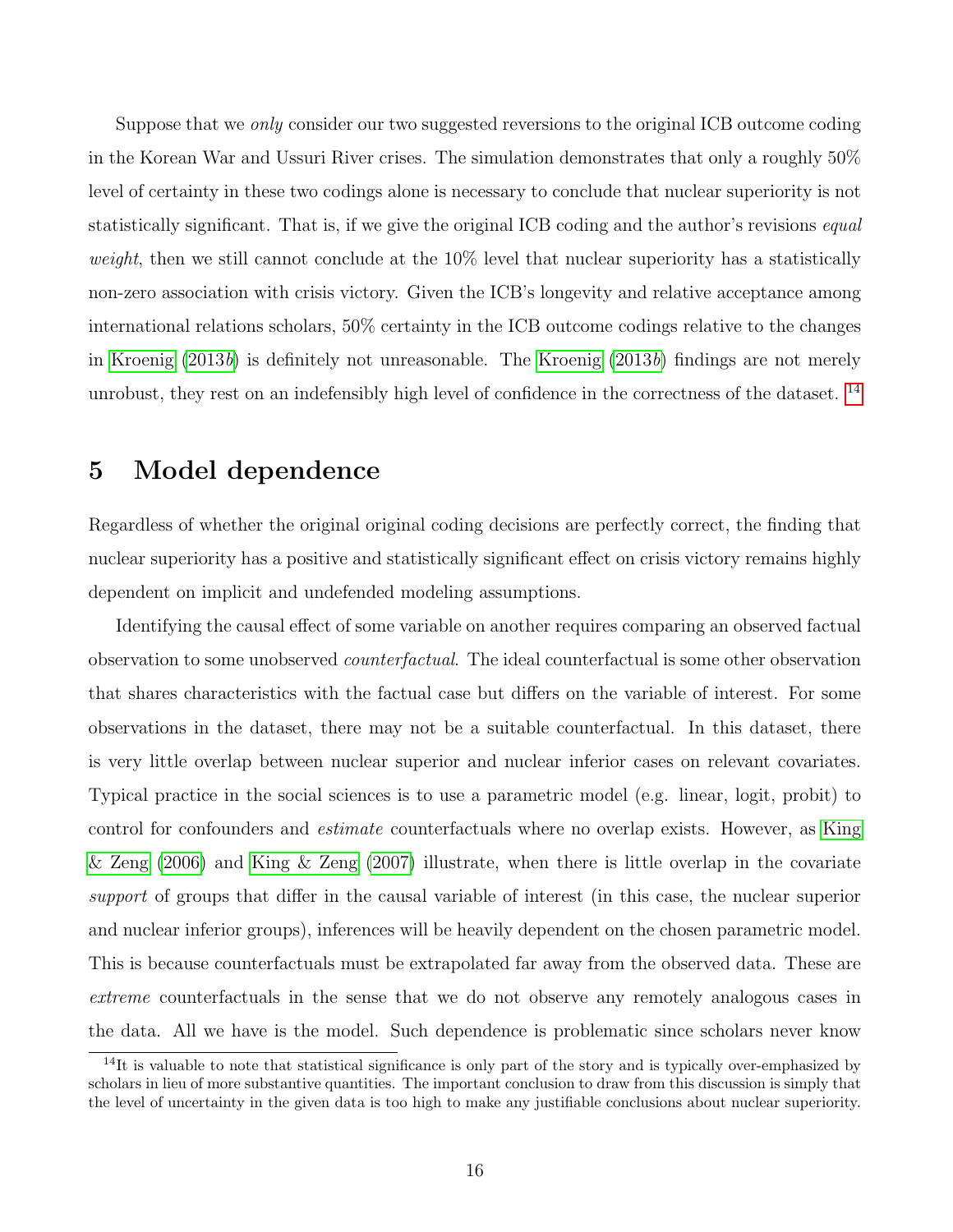



Conventional Superiority

the "true" model or the correct functional relationship between the independent and dependent variables. Estimated causal effects are subject to extrapolation bias and there is no clear means of adjudicating between models - there simply is not enough data.

This is a substantial problem for [Kroenig](#page-24-0) [\(2013](#page-24-0)b). Figure 4 illustrates the extremely minimal overlap between the support of the nuclear superior group and the support of the nuclear inferior group. Conventional superiority perfectly predicts nuclear superiority in all but two dyadic observations.[15](#page-17-0) When combined with regime type, conventional superiority perfectly predicts nuclear superiority. The absence of a reasonable counterfactual illustrates that any causal inference made about nuclear superiority will require significant extrapolation and risk bias. The data contains

<span id="page-17-0"></span><sup>&</sup>lt;sup>15</sup>These observations are the Angola War and the Afghanistan War, both involving the U.S. and the U.S.S.R.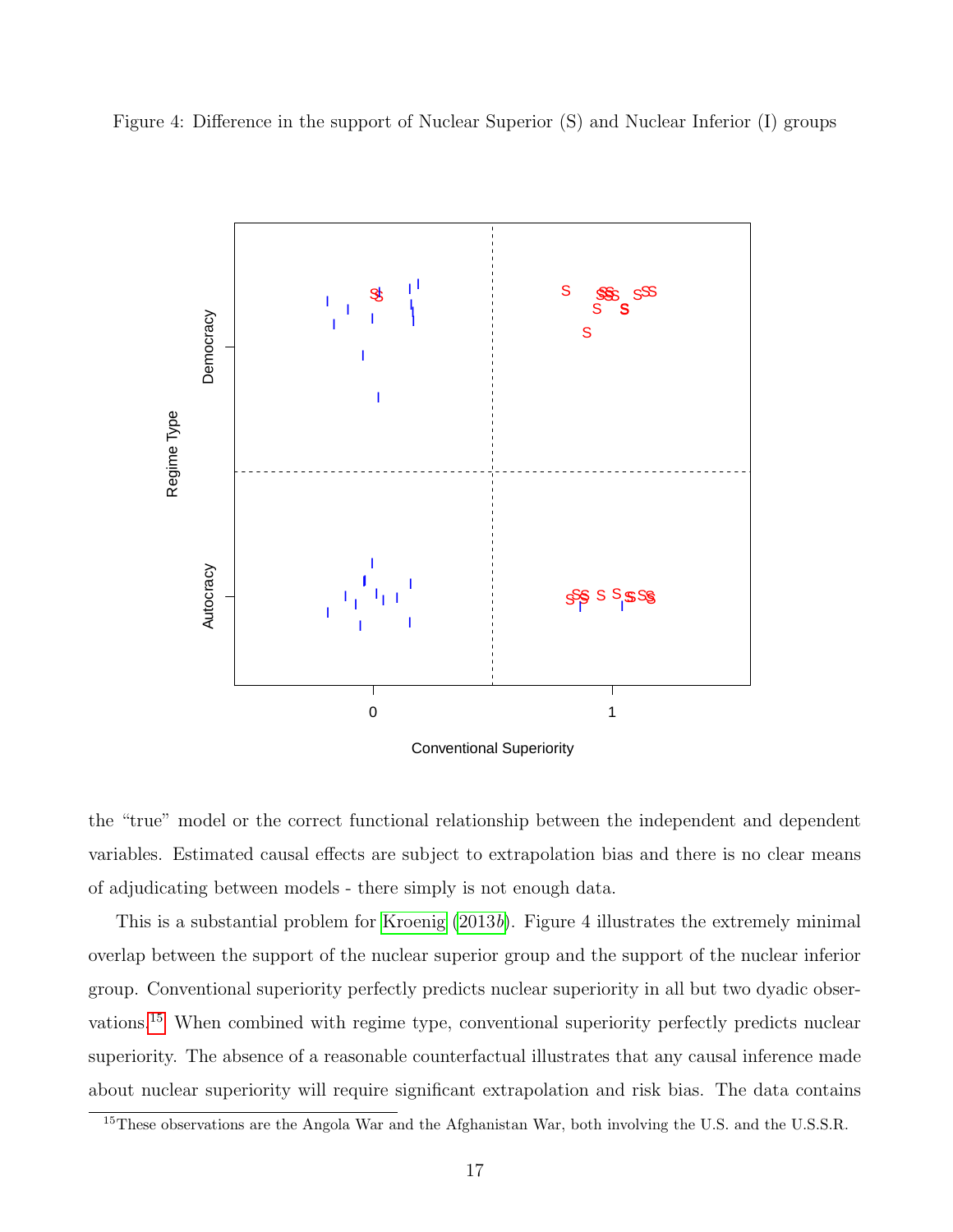zero nuclear inferior but conventionally superior democracies that could be matched to the bulk of nuclear and conventionally superior democracies. They simply don't exist in the historical record.

Indeed, minor alterations to the model significantly affect the results. To illustrate, we consider an alternate specification of the conventional superiority variable. Because there is no real theoretical justification for treating conventional superiority as a continuous and linear predictor of the outcome, we propose an alternate, binary, indicator of conventional superiority.<sup>[16](#page-18-0)</sup> This mirrors the coarsened coding of nuclear superiority used in the author's original model. We re-estimate the full model on the Kroenig dataset using this binary indicator instead of capability share. With HC1-corrected robust standard errors clustered on crisis-dyad, the effect of nuclear superiority is not statistically significant at the 5% level ( $p = 0.383$ ).

Alternatively, we consider using an ordinal rather than a binary outcome in order to capture additional variation in the dependent variable. The decision to treat stalemate and compromise as equivalent to defeat in the original regression analysis is entirely haphazard, dictated more by modeling convenience rather than by theoretical insight. Indeed, compromise or stalemate suggests a level of bargaining success greater than outright concession and defeat. An equally justifiable method of representing the dependent variable is to to coarsen the ICB 4-level outcome for each crisis-dyad into three levels: victory, defeat and an intermediate category that incorporates both stalemate and compromise.<sup>[17](#page-18-1)</sup> Then, instead of estimating a standard probit model, we use an ordinal or ordered probit model which generalizes the binary probit to discrete ranked outcomes. When we use only the original ICB outcome codings and estimate the model, we find that the effect of nuclear superiority is again not statistically significant at the  $5\%$  level.<sup>[18](#page-18-2)</sup> The effect is insignificant at 10% when we introduce the remainder of our proposed data corrections.

#### 6 Assured Second-Strike Capabilities and Crisis Outcomes

The nuclear superiority finding of [Kroenig](#page-24-0) [\(2013](#page-24-0)b) is incredibly sensitive to model and coding choices. Based on the data provided, there is insufficient evidence to credibly justify an association

<span id="page-18-0"></span><sup>&</sup>lt;sup>16</sup>The variable takes on 1 when a crisis-actor has  $> 50\%$  of the dyadic share of capabilities and 0 when it has  $< 50\%$ .

<span id="page-18-1"></span> $17$ While the ordering of victory and defeat is clear, it is unclear whether a stalemate or a compromise is a superior outcome.

<span id="page-18-2"></span><sup>18</sup>We estimate HC1-corrected rather than HC2-corrected clustered standard errors for the ordered probit model since the numerical ML estimation routine we use utilizes Newton-Raphson rather than IRLS methods.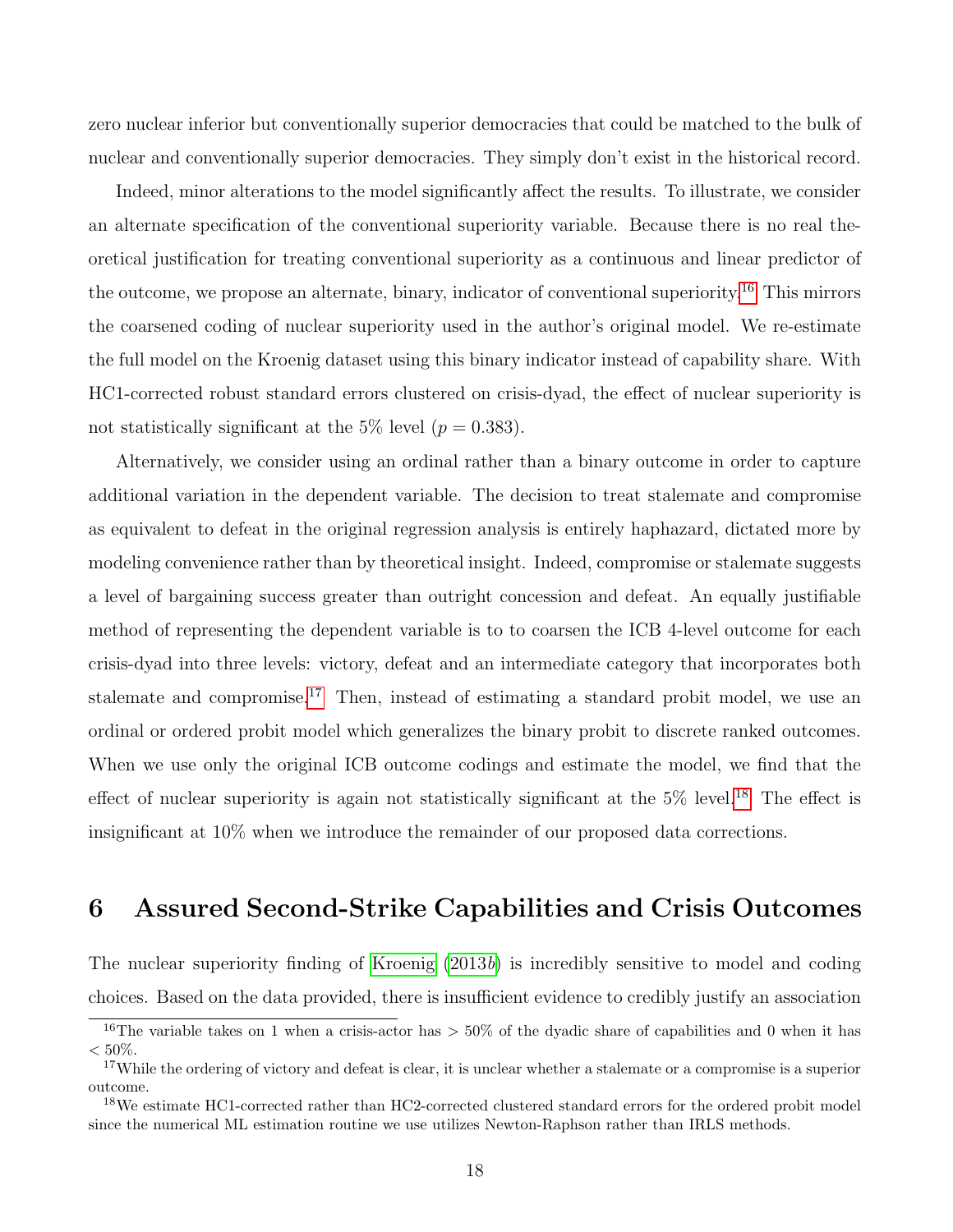between superiority and crisis victory. Nuclear weapons policy is an incredibly serious topic and conclusions about the effect of nuclear-weapons postures have meaningful implications for states' nuclear force choices. As a result, we recommend erring on the side of caution rather than overconfidence. There simply is not enough data.

Figure 5: Estimated results for nuclear superiority, conventional superiority and assured secondstrike capability on crisis outcome across multiple model specifications



Note: Lines denote 95% confidence intervals. HC2-corrected cluster-robust standard errors estimated for the binary probit models. HC1-corrected cluster-robust standard errors estimated for the ordered probit model.

But what, if any, relationship remains between nuclear weapons posture and crisis victory? Throughout our various regression analyses, we find that possession of an assured second-strike capability, that is, a difficult-to-destroy nuclear arsenal capable of retaliation in the event of a nuclear war, is consistently and significantly associated with crisis victory. While the positive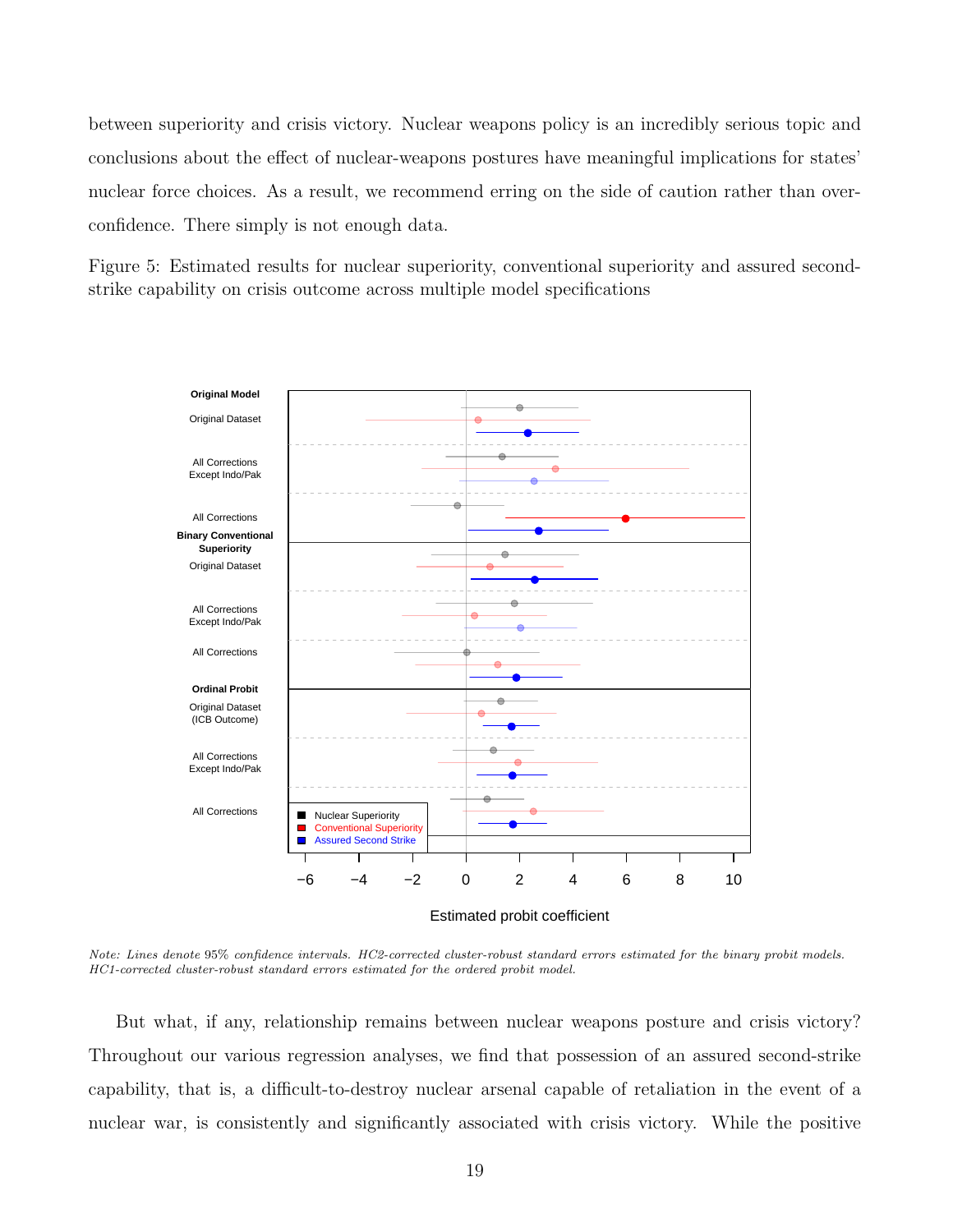effect of nuclear superiority remains highly dependent on particular model and coding choices, the positive effect of survivable nuclear arsenals is robust to most alternative specifications.

Figure 5 plots the estimated regression coefficients and 95% confidence intervals for nuclear superiority, conventional superiority and assured second-strike across the gamut of changes con-sidered in this paper.<sup>[19](#page-20-0)</sup> While we fail to reject the hypothesis of no effect for nuclear superiority at the 5% level for all considered specifications, we are able to reject the null of no second-strike effect at the 5% level for all but two specifications (where .10 >  $p > .05$ ). Having an assured second strike capability appears to, on average, increase the probability that a state will achieve victory in a crisis. It is important to note that this finding is tentative; the sparseness of the data does not permit us to draw strong conclusions. However, the relationship between second-strike capabilities and crisis victory is much more robust than the association between superiority and success. If we must draw a conclusion from this dataset, it is that survivability and not superiority is the element of nuclear deterrence that matters more for crisis outcomes.

Indeed, the logic for why second-strike capability leads to more positive crisis outcomes follows from the author's original bargaining model. The model assumes that the cost of an accidental nuclear war imposed by one state on another is increasing in that state's arsenal size. Nuclear superior states lose less than nuclear inferior states if a crisis escalates to the point of an actual nuclear exchange and will therefore have more bargaining leverage. There is an implicit assumption that leaders view some nuclear wars as more or less costly than others. However, there is significant debate amongst nuclear strategists about how to weigh the devastation from a nuclear conflict and whether this assumption is in fact true. For leaders considering the risk of nuclear devastation, the fine distinctions between 13, 000 and 12, 999 nuclear weapons are perhaps not so salient. Kroenig cites the views of nuclear warfighters like Herman Kahn who assert that some nuclear wars would be survivable, but overlooks arguments from what [Glaser](#page-23-10) [\(1989\)](#page-23-10) terms the *punitive retaliation* school of thinkers who suggest that the costs of a nuclear war are so high that the difference between 10 nuclear attacks and 100 or 1000 is negligible. If leaders' overriding concern is to retain

<span id="page-20-0"></span><sup>&</sup>lt;sup>19</sup>We choose to present regression coefficients rather than predicted first-differences to improve the readability of the results. While predicted first-differences are a more substantively interesting quantity, there is too much estimation variability to make the predicted intervals meaningfully interpretable. Confidence bounds on some effects range from nearly 0 to upwards of a 80% increase in victory probability. The dataset is too small. Therefore, we focus simply on the rejection of the sharp null hypothesis of "no effect" rather than on estimating the precise impact of the independent variables on victory probabilities.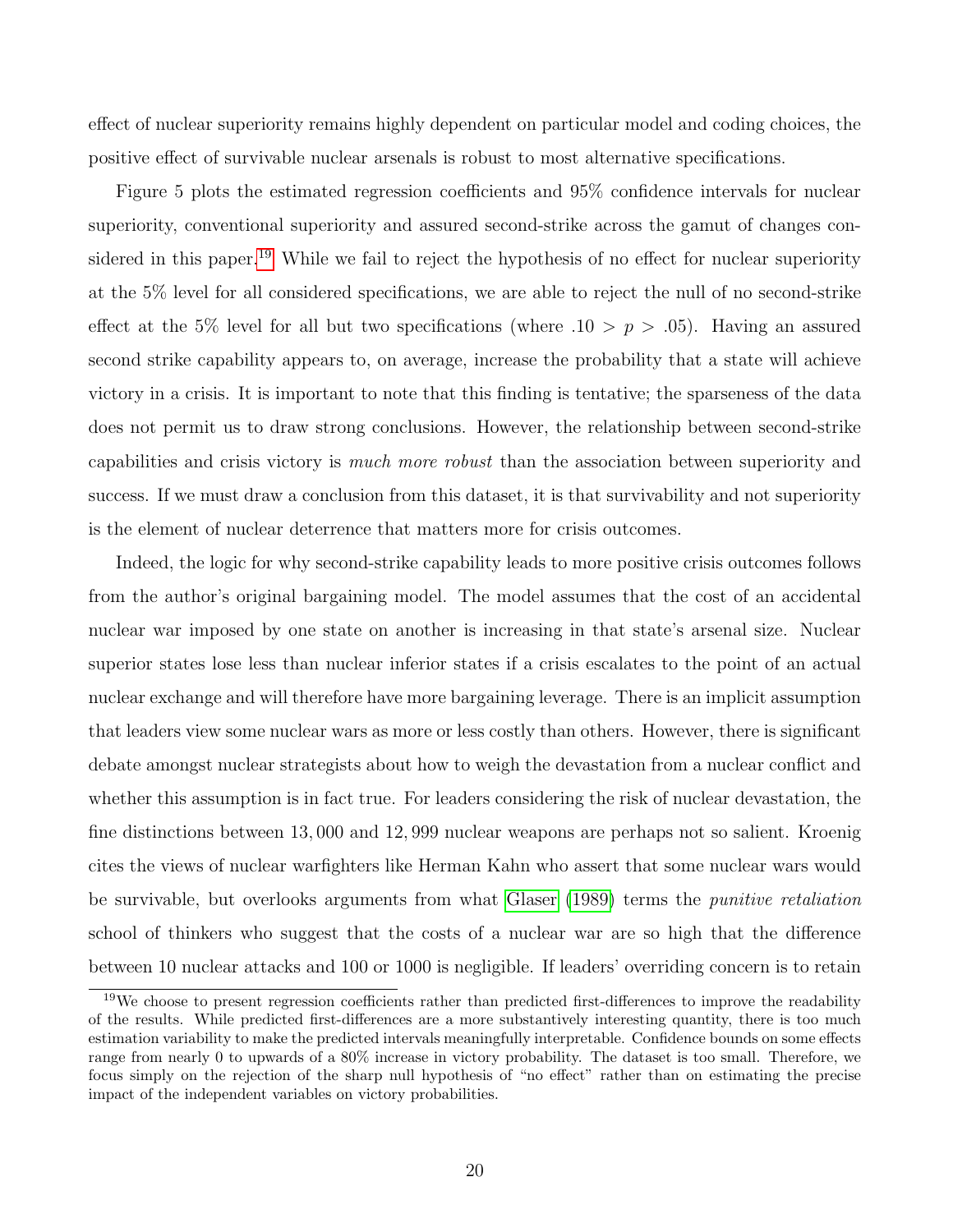power, then the destabilizing impact of any nuclear conflict represents the ultimate cost. As [Jervis](#page-24-10) [\(1979\)](#page-24-10) argues, "almost no decision maker in the world's history would embark on a course of expansion while his cities were held hostage." A minor edge in superiority is insufficient to lower the costs of escalation.

What matters then is not a quantitative advantage in nuclear weapons but a qualitative advantage in nuclear posture - an assured second-strike. As Kroenig argues, the possibility of launching a successful counterforce strike against an adversary lowers the cost of nuclear "disaster." There is a greater incentive for a counterforce-capable state to push a competition in risk-taking forward since the event of a nuclear exchange is manageable. But if we assume that leaders are sufficiently risk-averse that they fear any reasonably-sized nuclear attack on their population, then a counterforce capability must be able to neutralize the near entirety of an adversary's arsenal in order to justify more aggressive crisis bargaining.

In short, a state that does not have a secure arsenal will likely have less resolve in a crisis since its relative cost of escalation is much higher. But if the adversary has a guaranteed ability to retaliate, typically via a highly-mobile nuclear force, then there is no meaningful difference in resolve between the two nuclear actors that can be explained by their respective nuclear capabilities. Empirically, this is the more consistent trend - a survivable deterrent increases the likelihood of being victorious in a crisis.

#### 7 Conclusion

What is a reasonable number of nuclear weapons for a state to maintain is a crucial and highly politicized question. Kroenig contributes to this debate by arguing for the advantages of a larger nuclear arsenal, finding that nuclear superior states – those with a greater number of nuclear weapons – prevail more often than nuclear inferior states in international crises. However, upon testing this argument empirically, we are unable to conclude that nuclear superiority has an effect on a state's success during a crisis. Once we employ more accurate standard error corrections for such a small sample size, the effect of a larger arsenal becomes statistically insignificant at a reasonable level. Additionally, we find that the author's results are driven by the decisions made about how to code and model the data. We conduct a thorough review of the crises potentially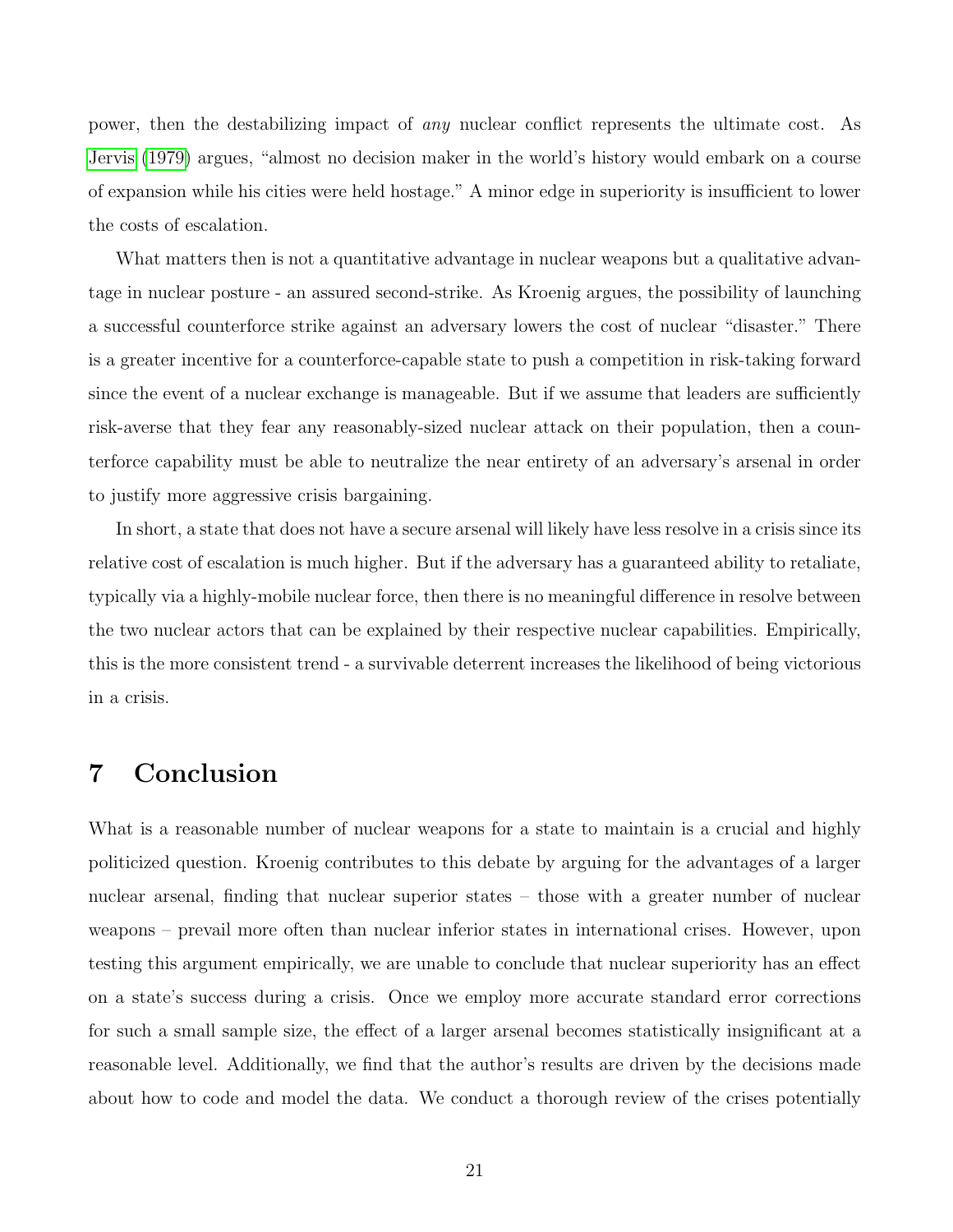involving two nuclear powers and propose alterations – guided by historical experts and the theoretical quantity of interest – to those original coding decisions. After exploring variations in how these historical events may be interpreted and different specifications of the model, the most robust finding is that survivability rather than superiority results in greater average success in crisis bargaining. Despite the consistency of our finding among the given observations, because the world has experienced very few crises among nuclear powers we argue for extreme caution in drawing any conclusions about the value of nuclear weapons. Regardless, our results certainly cast doubt on the desirability of a large nuclear arsenal, especially given the costs of maintaining nuclear superiority. Decisions about the optimal amount of nuclear weapons should be based on the value that each additional nuclear weapon provides relative to its costs. Our findings suggest that there are substantially diminishing marginal returns to nuclear development past the level of assured second-strike.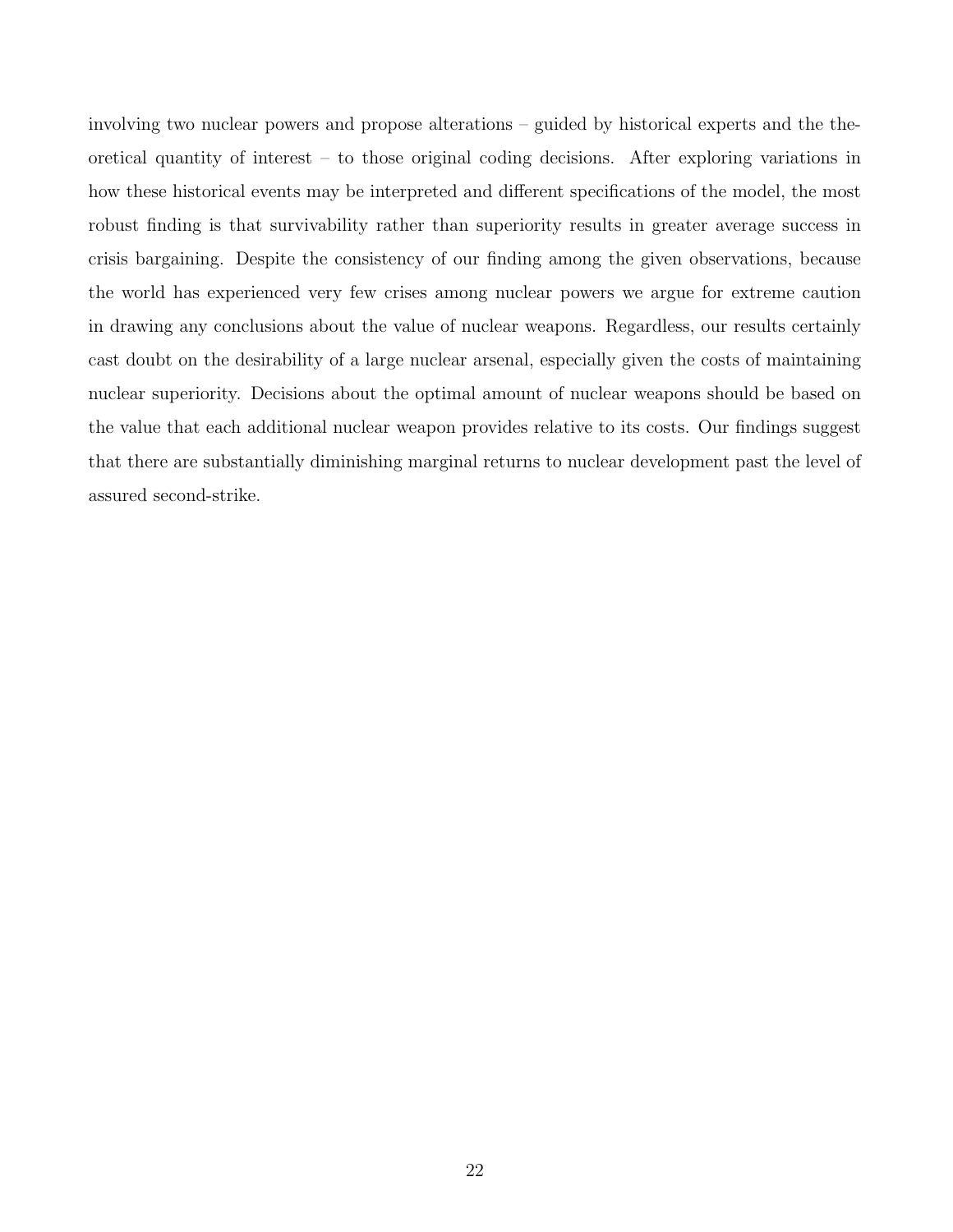#### References

- <span id="page-23-5"></span>Aftergood, S. & Kristensen, H. (2007), 'Israel: Nuclear weapons', Federation of American Scientists.
- <span id="page-23-8"></span>Albright, D. (2000), 'India's and Pakistan's fissile material and nuclear weapons inventories, end of 1999', Institute for Science and International Security.
- <span id="page-23-3"></span>Angrist, J. & Lavy, V. (2009), 'The effects of high stakes high school achievement awards: Evidence from a randomized trial', The American Economic Review 99(4), 1384–1414.
- <span id="page-23-9"></span>Appleman, R. E. (1989), Disaster in Korea: The Chinese Confront MacArthur, Texas A&M University Press.
- <span id="page-23-2"></span>Arellano, M. (1987), 'Computing robust standard errors for within-groups estimators', Oxford Bulletin of Economics and Statistics 49(4), 431–434.
- <span id="page-23-1"></span>Bell, R. M. & McCaffrey, D. F. (2002), 'Bias reduction in standard errors for linear regression with multi-stage samples', Survey Methodology 28(2), 169–182.
- <span id="page-23-4"></span>Cameron, A. C., Gelbach, J. B. & Miller, D. L. (2008), 'Bootstrap-based improvements for inference with clustered errors', The Review of Economics and Statistics  $90(3)$ , 414–427.
- <span id="page-23-7"></span>Cirincione, J., Wolfsthal, J. B. & Rajkumar, M. (2002), Deadly Arsenals, Carnegie Endowment for International Peace.
- <span id="page-23-6"></span>Clarke, S. (1968), The Congo Mercenary: A History and Analysis, South African Institute of International Affairs.
- <span id="page-23-0"></span>Gartzke, E. A. & Gleditsch, K. S. (2008), 'The ties that bias: Specifying and operationalizing components of dyadic dependence in international conflict', Working Paper.
- <span id="page-23-10"></span>Glaser, C. (1989), Why do strategists disagree about the requirements of strategic nuclear deterrence, in L. Eden & S. E. Miller, eds, 'Nuclear Arguments: Understanding the Strategic Nuclear Arms and Arms Control Debates', Cornell, pp. 109–171.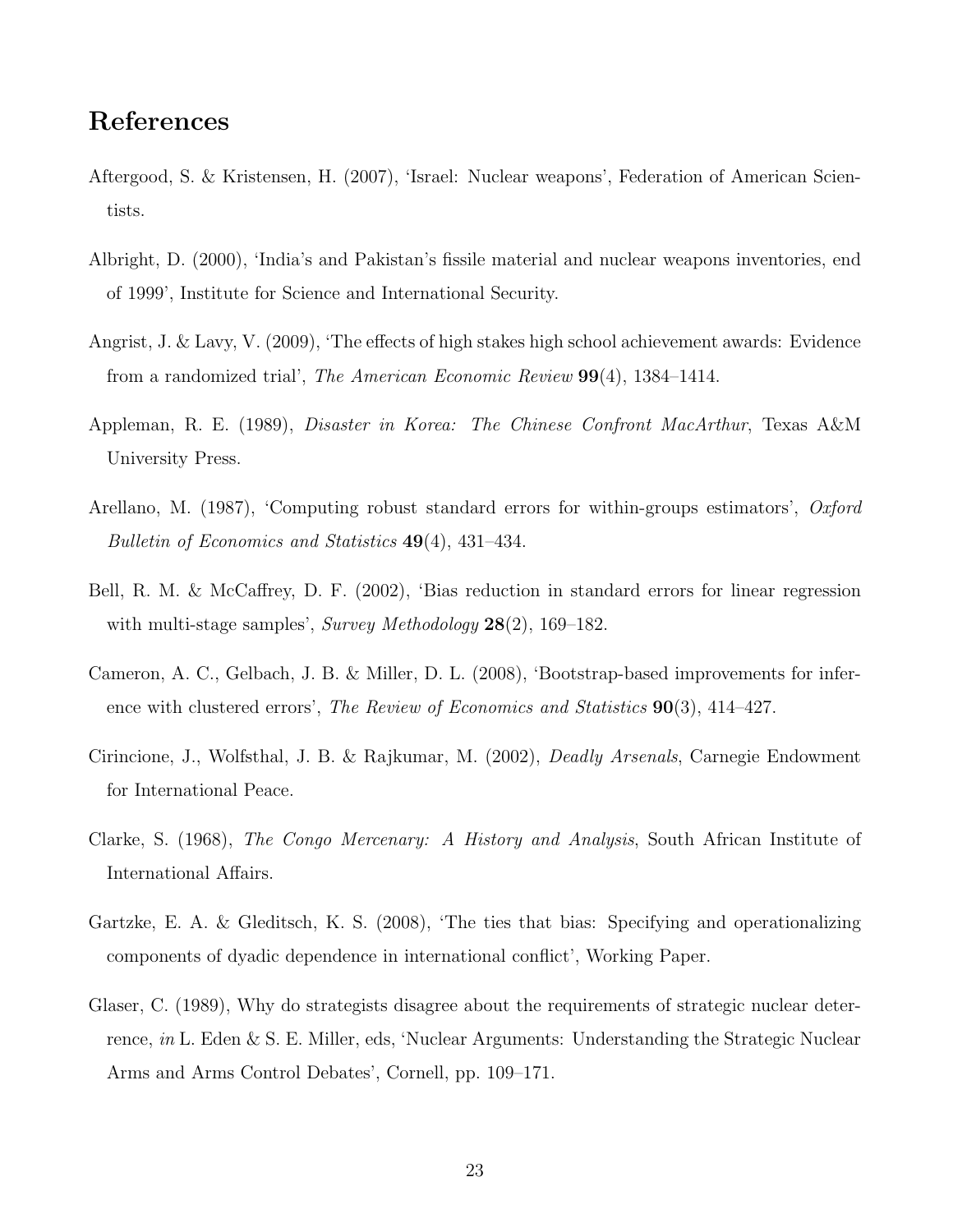- <span id="page-24-4"></span>Gleijeses, P. (1994), 'Flee! the white giants are coming!: The United States, the mercenaries, and the Congo, 196465', *Diplomatic History*  $18(2)$ , 207–237.
- <span id="page-24-6"></span>Hausman, J. (2001), 'Mismeasured variables in econometric analysis: Problems from the right and problems from the left', The Journal of Economic Perspectives 15(4), 57–67.
- <span id="page-24-1"></span>Hoff, P. D. & Ward, M. D. (2004), 'Modeling dependencies in international relations networks', Political Analysis  $12(2)$ , 160–175.
- <span id="page-24-2"></span>Huber, P. J. (1967), The behavior of maximum likelihood estimates under nonstandard conditions, in 'Proceedings of the Fifth Berkley Symposium in Mathematical Statistics', Vol. 1, University of California Press, pp. 221–233.
- <span id="page-24-3"></span>Imbens, G. W. & Kolesar, M. (2012), 'Robust standard errors in small samples: Some practical advice', National Bureau of Economic Research Working Paper.
- <span id="page-24-10"></span>Jervis, R. (1979), 'Why nuclear superiority doesn't matter', *Political Science Quarterly* **94**(4), 617– 633.
- <span id="page-24-7"></span>King, G., Honaker, J., Joseph, A. & Scheve, K. (2001), 'Analyzing incomplete political science data: An alternative algorithm for multiple imputation', American Political Science Review  $95(1), 49-69.$
- <span id="page-24-8"></span>King, G. & Zeng, L. (2006), 'The dangers of extreme counterfactuals', Political Analysis  $14(2)$ , 131–159.
- <span id="page-24-9"></span>King, G. & Zeng, L. (2007), 'When can history be our guide? the pitfalls of counterfactual inference', International Studies Quarterly 51(1), 183–210.
- <span id="page-24-5"></span>Kroenig, M. (2013a), 'Debating the benefits nuclear superiority for crisis bargaining, Part i', The Duck of Minerva.
	- URL: http://www.whiteoliphaunt.com/duckofminerva/2013/03/debating-the-benefits-ofnuclear-superiority-part-iii.html
- <span id="page-24-0"></span>Kroenig, M. (2013b), 'Nuclear superiority and the balance of resolve: Explaining nuclear crisis outcomes', International Organization 67(1), 141–171.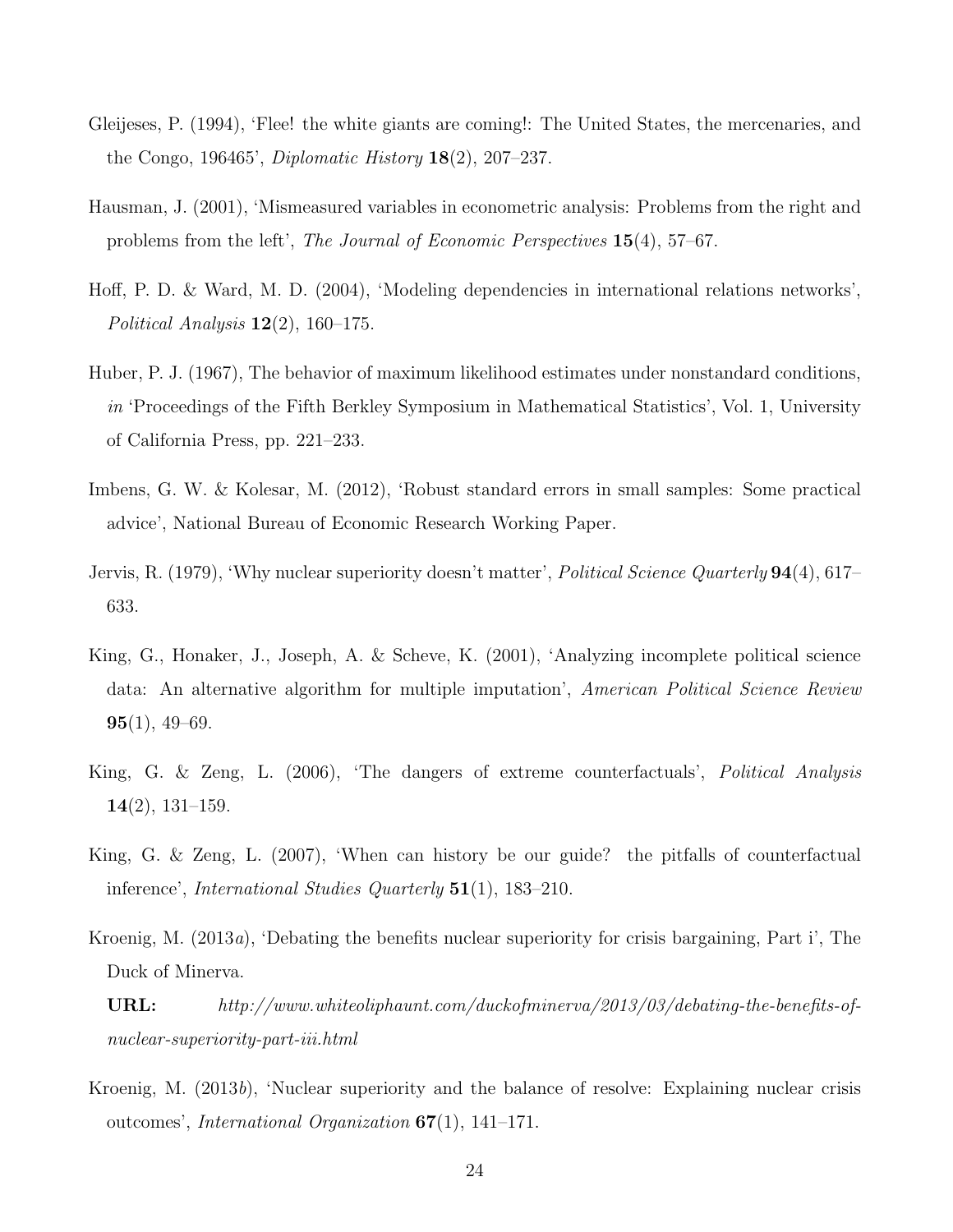- <span id="page-25-2"></span>MacKinnon, J. G. & White, H. (1985), 'Some heteroskedasticity-consistent covariance matrix estimators with improved finite sample properties', *Journal of Econometrics* 29, 305–325.
- <span id="page-25-10"></span>McCaffrey, D. F., Bell, R. M. & Botts, C. H. (2001), Generalizations of biased reduced linearization, in 'Proceedings of the Annual Meeting of the American Statistical Association'.
- <span id="page-25-3"></span>National Security Archive (2006), 'Record of National Security Council meeting held on May 24, 1967 at 12 noon – discussion of Middle East crisis'. URL: http://www.gwu.edu/ nsarchiv/israel/documents/misc/02-01.htm
- <span id="page-25-4"></span>Norris, R. & Kristensen, H. (2009), 'Nuclear notebook: Worldwide deployments of nuclear weapons, 2009', *Bulletin of the Atomic Scientists* **65**(86).
- <span id="page-25-9"></span>Rubin, D. (1987), Multiple Imputation for Nonresponse in Surveys, Wiley.
- <span id="page-25-7"></span>Russell, R. (2000), 'The 1996 Taiwan Strait crisis: The United States and China at the precipice of war?', Pew Case in International Affairs 231, Georgetown University Institute for the Study of Diplomacy.
- <span id="page-25-6"></span>Ryabushkin, D. (2007), Origins and consequences of the Soviet-Chinese border conflict of 1969, in A. Iwashita, ed., 'Eager Eyes Fixed on Eurasia', Sapporo.
- <span id="page-25-1"></span>Sechser, T. & Fuhrmann, M.  $(2013a)$ , 'Debating the benefits of nuclear superiority for crisis bargaining, Part iii', The Duck of Minerva.
	- URL: http://www.whiteoliphaunt.com/duckofminerva/2013/03/debating-the-benefits-ofnuclear-superiority-part-iii.html
- <span id="page-25-0"></span>Sechser, T. S. & Fuhrmann, M. (2013b), 'Crisis bargaining and nuclear blackmail', *International Organization*  $67(1)$ , 173-195.
- <span id="page-25-5"></span>Tellis, A. (2001), 'India's emerging nuclear posture', RAND Research Brief. URL: http://www.rand.org/pubs/research briefs/RB63.html
- <span id="page-25-8"></span>Treier, S. & Jackman, S. (2008), 'Democracy as a latent variable', American Journal of Political Science  $52(1)$ , 201–217.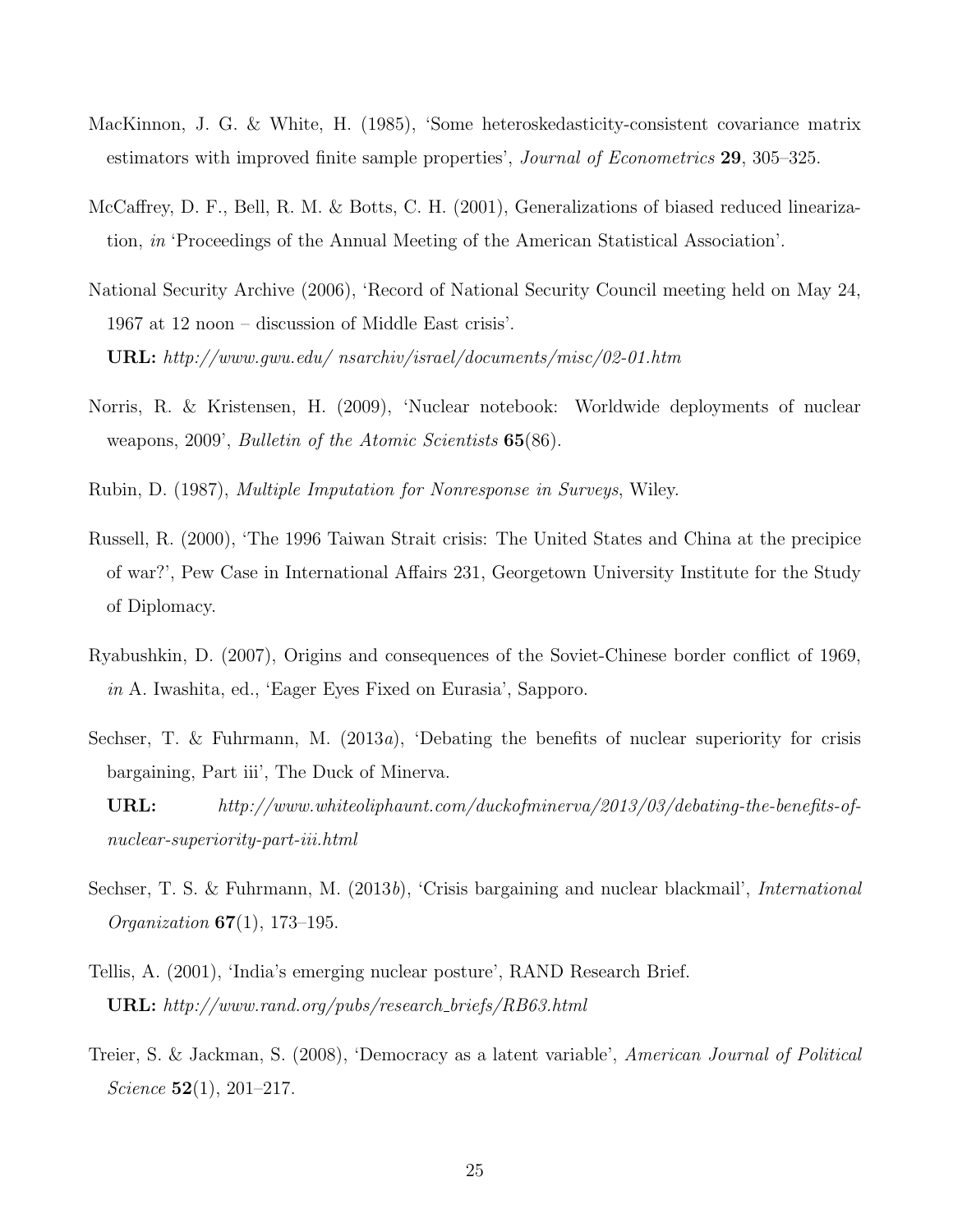- <span id="page-26-0"></span>White, H. (1980), 'A heteroskedasticity-consistent covariance matrix estimator and a direct test for heteroskedasticity', Econometrica 48, 817–838.
- <span id="page-26-3"></span>White, H. (1984), Asymptotic Theory for Econometricians, Academic Press.
- <span id="page-26-1"></span>Windrem, R. & Kupperman, T. (2000), 'Pakistan's nukes outstrip India's, officials say', MSNBC.com.
- <span id="page-26-2"></span>Yang, K. (2000), 'The Sino-Soviet border clash of 1969', Cold War History 1(1), 21-52.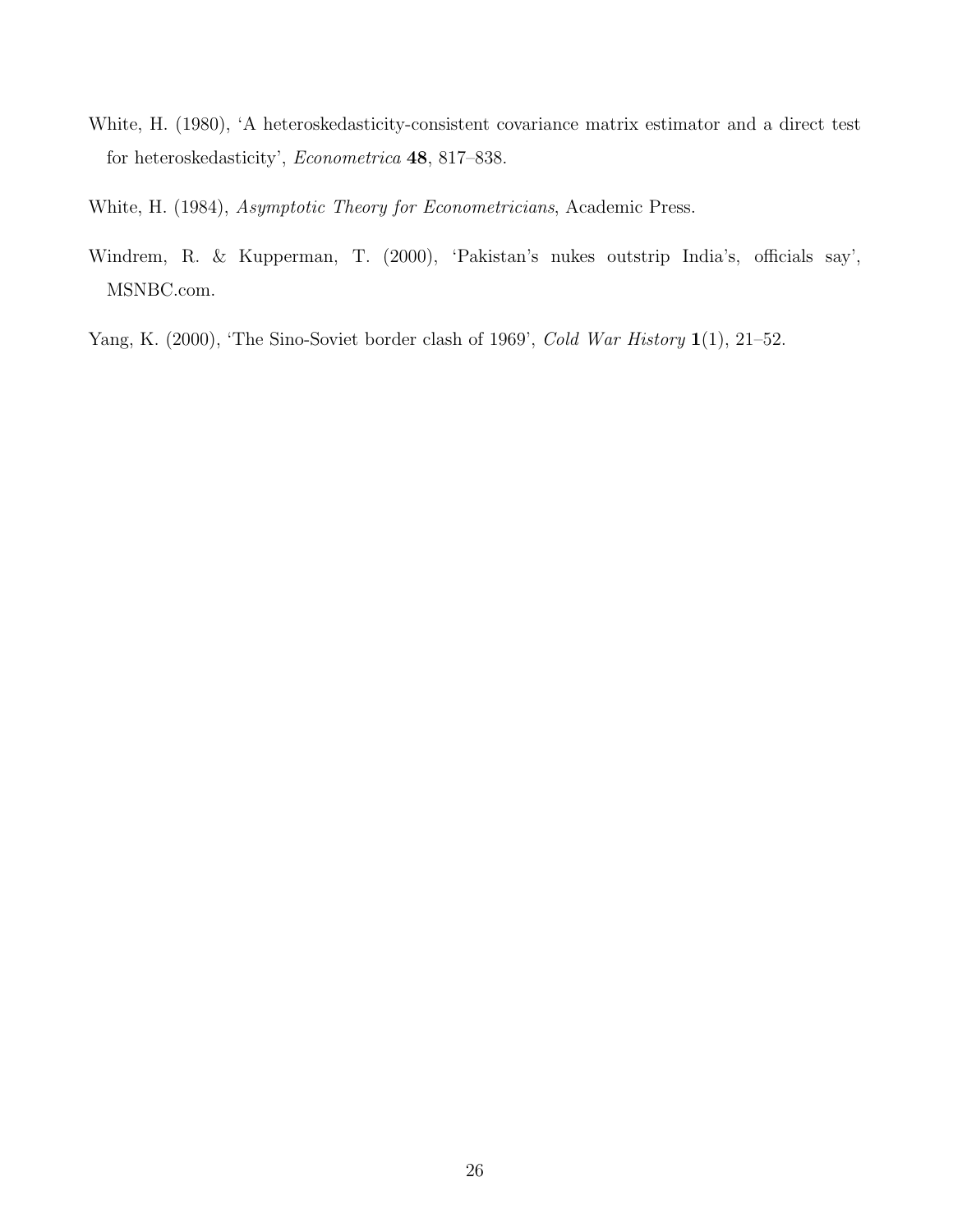# Appendix A: Degrees of Freedom Corrections for Cluster-Robust Standard Errors

In the simple linear regression case, the variance-covariance matrix of the estimated regression coefficients,  $V(\hat{\beta})$  is written as

$$
V(\hat{\beta}) = (\mathbf{X}'\mathbf{X})^{-1}\mathbf{X}'\Sigma\mathbf{X}(\mathbf{X}'\mathbf{X})^{-1}
$$

If we assume homoskedasticity,  $\Sigma = \sigma^2 I$  where I is the identity matrix. However, if errors are heteroskedastic,  $\Sigma$  becomes a diagonal matrix with  $(\sigma_1^2, \sigma_2^2, \sigma_3^2, \ldots, \sigma_n^2)$  on the diagonal. [Huber](#page-24-2) [\(1967\)](#page-24-2) and [White](#page-26-0) [\(1980\)](#page-26-0) show that in the presence of heteroskedasticity,

$$
V(\hat{\beta}) = (\mathbf{X}'\mathbf{X})^{-1} \sum_{i=1}^{n} [\mathbf{X}'_i e_i e'_i \mathbf{X}_i] (\mathbf{X}'\mathbf{X})^{-1}
$$

is a consistent estimator of the variance-covariance matrix where  $e_i$  is the residual for observation i. [White](#page-26-3) [\(1984\)](#page-26-3) and [Arellano](#page-23-2) [\(1987\)](#page-23-2) extend the heteroskedasticity-consistent estimator to the case where observations may be correlated within clusters of observations but independent across clusters. The cluster-robust standard error estimator for linear regression is

$$
V(\hat{\beta}) = (\boldsymbol{X}'\boldsymbol{X})^{-1} \sum_{i=1}^{M} [\boldsymbol{X}'_i \mathbf{e}_i \mathbf{e}'_i \boldsymbol{X}_i] (\boldsymbol{X}'\boldsymbol{X})^{-1}
$$

where M is the number of clusters,  $e_i$  is the vector of residuals for the observations in cluster i and  $X_i$  is a  $c_i$  by k matrix of covariate values,  $c_i$  denoting the number of observations in cluster i and k the number of covariates.

With the *HC1* multiplicative bias correction, the variance-covariance matrix is

$$
V_{HC1}(\hat{\beta}) = \left(\frac{M}{M-1}\right)(\boldsymbol{X}'\boldsymbol{X})^{-1}\sum_{i=1}^{M}[\boldsymbol{X}'_i\mathbf{e}_i\mathbf{e}'_i\boldsymbol{X}_i](\boldsymbol{X}'\boldsymbol{X})^{-1}
$$

The HC2-corrected CRSE estimator as defined in [Bell & McCaffrey](#page-23-1) [\(2002\)](#page-23-1) and mentioned in